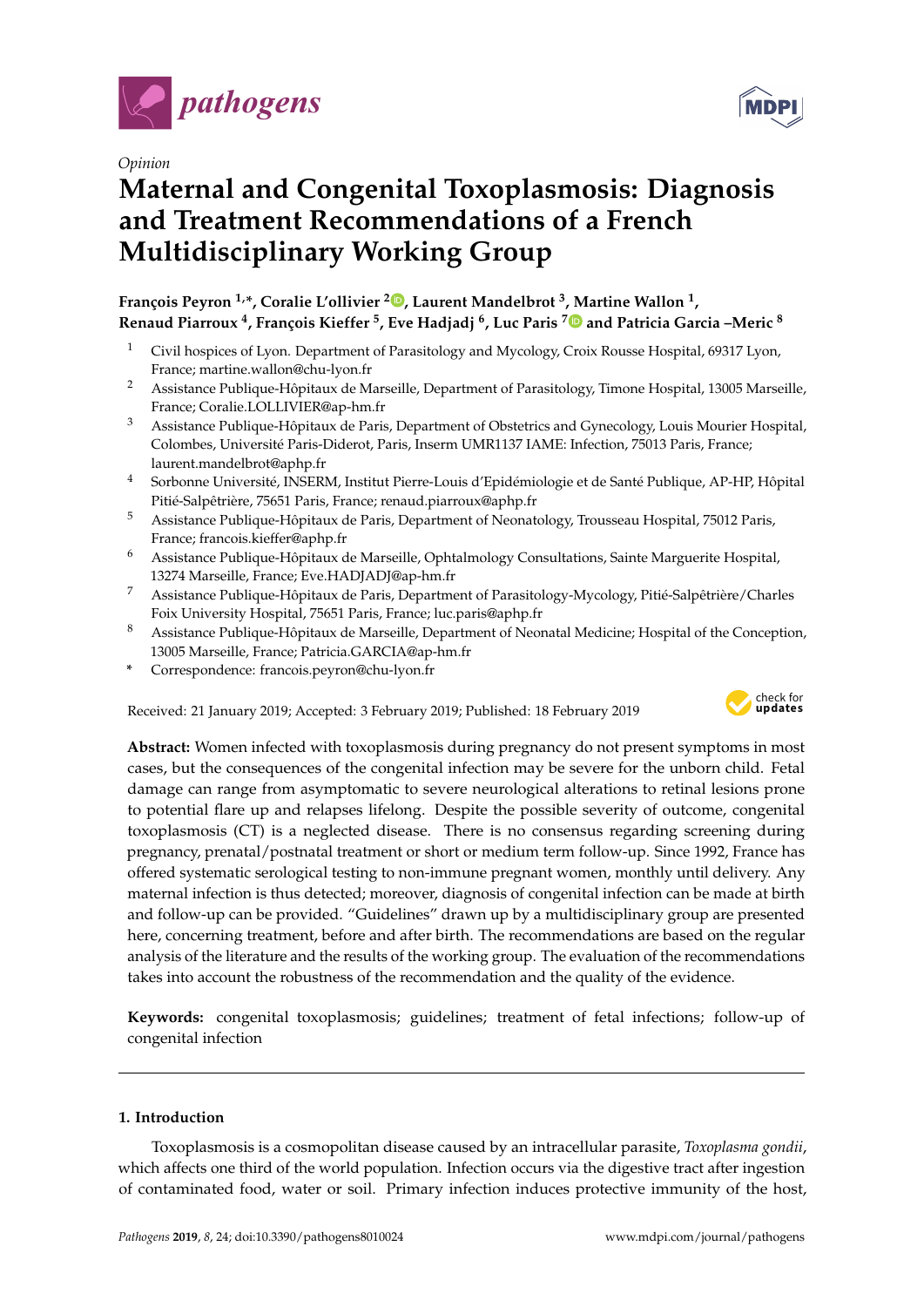observed by the presence of specific antibodies. Infection is most often subclinical, however severe and sometimes fatal symptoms can occur in immunocompromised patients and in the fetus. Congenital toxoplasmosis (CT) is a global public health issue, in view of its potential severity. In pregnant women, since infection is usually asymptomatic, it can be detected only by serological testing. Preventive and diagnostic measures for this disease in pregnant women vary widely between countries [\[1\]](#page-11-0). Although prenatal diagnosis of CT is available, and despite the fact that fetal lesions can be severe, there is no international framework for monitoring the disease and it is a neglected disease in most countries. At birth, CT is often ignored, even though it can lead to ocular lesions and neurological disorders. Many caregivers are not aware of the specifics of CT, and are therefore ill at ease to inform future parents. Screening during pregnancy is not performed in most countries [\[2\]](#page-11-1), and it has been criticized in view of the low incidence of the disease, the cost and the lack of formal proof of treatment efficacy in this context. A few countries, including France and Austria, provide serological screening to pregnant women. In France, screening for toxoplasmosis in pregnancy has been mandatory since 1992, with serological testing at the first-trimester prenatal visit, with monthly serologic follow-up until delivery of pregnant women identified as "not protected against toxoplasmosis".

To date, guidelines for management of maternal and congenital toxoplasma infections have yet to be published, despite more than 30 years of experience, and common practices in the leading centers in France [\[1\]](#page-11-0). The goal of this article is to propose recommendations in order to both prevent CT in case of maternal infection and, if CT does occur, to provide necessary care before and after birth. A French multidisciplinary working group drafted recommendations, addressing the following questions:

How should women be informed about toxoplasmosis? How to manage pregnant women infected with toxoplasmosis? How to manage neonates born to mothers with toxoplasmosis infection during pregnancy? How to treat and follow infants with congenital toxoplasmosis?

# **2. Methodology**

# *Expert Panel Composition*

The working group was composed of experts from the different fields involved in CT: an obstetrician, two pediatricians, five parasitologists and an ophthalmologist. The group reviewed the literature published in peer-reviewed journals and findings from the databases of Paris, Lyon and Marseille concerning over 5000 maternal seroconversions and the regular follow-up of 1000 patients with CT, ranging from newborns to patients in their 40s. The working group convenes once per year in order to update the recommendations using data from recent literature and the experience of its members. Criteria used to measure the strength of recommendations and the levels of evidence are presented in annex 1 [\[3\]](#page-11-2) and indicated in bold type, in brackets in the text. In case of weak or insufficient evidence, the guidelines were based on expert opinion. A consensual document was elaborated and then validated by independent experts (see acknowledgements).

# **3. Natural History of Congenital Toxoplasmosis**

# *3.1. The Parasite*

The life cycle of *T. gondii* involves definitive hosts (cats and other felines) in which the parasite reproduces sexually. Resistant infective forms (oocysts) are passed in feces, thus contaminating soil, fruits, vegetables or water. Animals, domesticated meat animals in particular (especially pigs, lambs, less frequently cows), ingest oocysts incidentally. In these new hosts (intermediate hosts), the ingested parasite transforms into a rapidly multiplying form in the digestive tract, which can go through the intestinal wall and disseminate, affecting other organs. After this phase of parasitemia, lasting around 10 days, under the pressure of the immune system, the parasites morph into the dormant cyst form,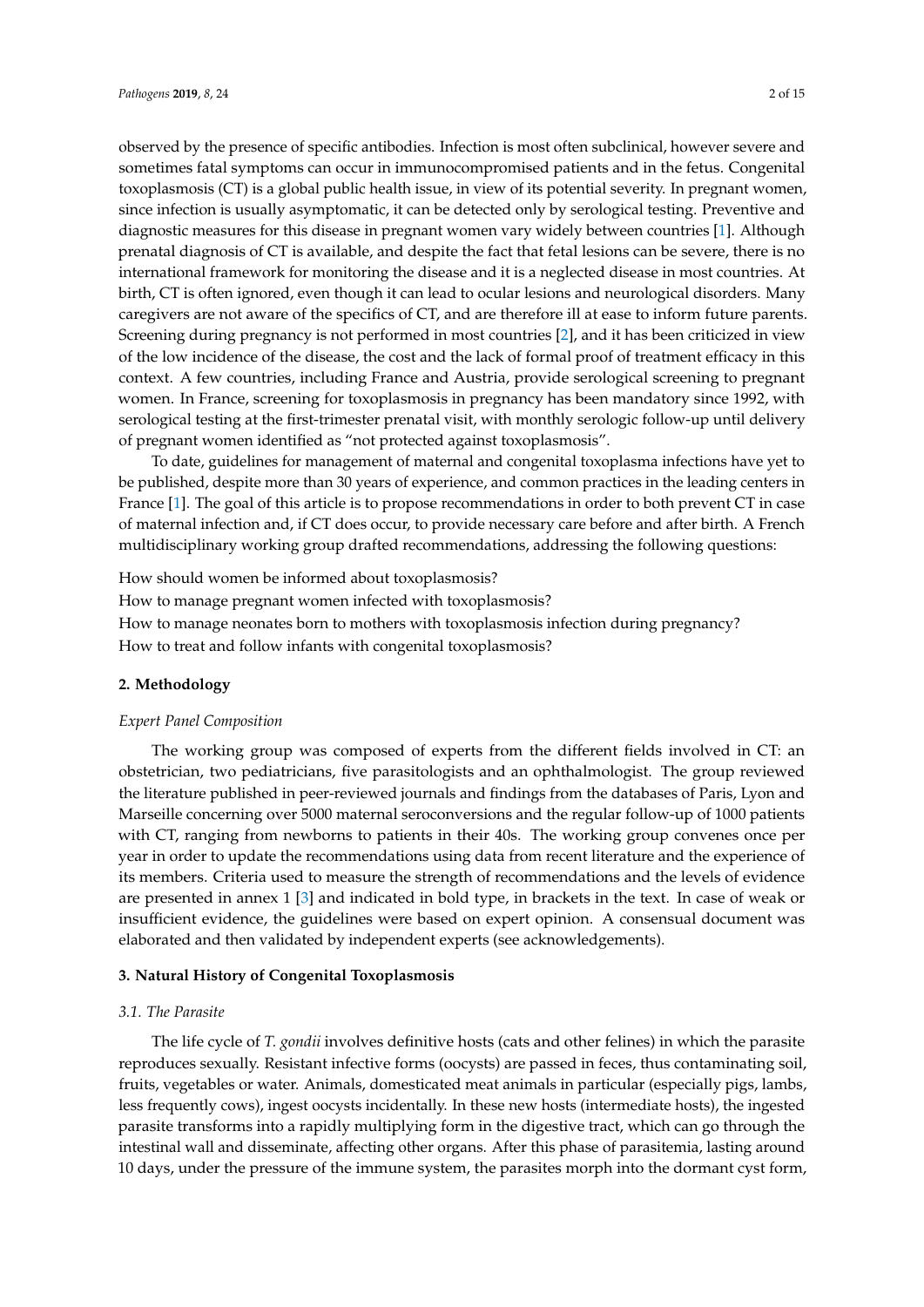persisting in particular in the brain and striated muscle tissue where they maintain the protective immune status of the host [\[4\]](#page-11-3).

The same phases of the life cycle occur in humans. During the phase of parasitemia, *T. gondii* can pass through the placenta; thus, it is crucial to treat as early as possible. Only one species of *Toxoplasma* exists, but it possesses great genetic diversity. It thrives all over the world and has different levels of virulence [\[5\]](#page-11-4). In Europe, isolates are, for the most part, of type 2. In North America, type 2 coexists with type 3, but other types have been described in wild and domestic fauna. In South America, many genotypes have been described, associated with greater virulence. This genetic diversity shows that the clinical and epidemiological profile of the disease is not uniform and that the impact of CT on public health must be evaluated country by country.

## *3.2. Epidemiology*

In pregnant women, toxoplasmosis is acquired through the consumption of undercooked meat infected with cysts, or through oocysts infecting vegetables or water in nature. In Brazil, serologic testing has suggested the possibility of infection through drinking water [\[6\]](#page-12-0). This last route of infection certainly deserves more attention with respect to prevention and clinical consequences. A decrease in prevalence has been recorded in most developed countries. In France, prevalence in pregnant women was 80% in the 1960s; it fell to 31% in 2016 [\[7\]](#page-12-1). This trend can be explained by various factors: more widespread consumption of frozen meat, modern mass-produced meat production, better hygiene, urbanization, etc.

#### *3.3. Pathophysiology and Outcome of Congenital Toxoplasmosis*

During the period of parasitemia following a primary infection, the parasite may pass through the placenta. The more mature the placenta, the easier the passage. The risk of fetal infection therefore increases with gestational age. At 6, 18 and 30 weeks' gestation, the risk of fetal infection is 2.2%, 23% and 56%, respectively (Table [1\)](#page-2-0).

<span id="page-2-0"></span>**Table 1.** Evolution of the probability of fetal infection with respect to gestational age at the moment of maternal infection and the result by PCR (according to [\[8\]](#page-12-2)).

| Gestational Age at the Time of Maternal Infection |                   |                     |                     |  |  |
|---------------------------------------------------|-------------------|---------------------|---------------------|--|--|
|                                                   | 6 WG              | 18 WG               | 30 WG               |  |  |
| Pre-test probability of congenital toxoplasmosis  |                   |                     |                     |  |  |
| $\binom{0}{0}$                                    | 22                | 23.0                | 56                  |  |  |
| Positive likelihood ratio                         | 79 (29->1000)     | $69(34-1000)$       | $43(20-1000)$       |  |  |
| Probability of fœtal infection (%)                | $64.0(39.0-100)$  | 95.4 (91.0-100)     | 98.2 (96.2-100)     |  |  |
| Negative likelikhood ratio                        | $0.43(0.10-0.78)$ | $0.37(0.25 - 0.48)$ | $0.23(0.12 - 0.36)$ |  |  |
| Probability of fetal infection (%)                | $1.0(0.2 - 1.7)$  | $10.0 (7.0 - 12.5)$ | $22.6(13.2 - 31.4)$ |  |  |

WG: weeks of gestation.

In contrast, the risk of severe CT is inversely proportional to gestational age. Fetal infection in early pregnancy may lead to adverse outcomes including spontaneous abortion or brain damage. On the contrary, fetal infections occurring in late pregnancy are frequent, but usually subclinical. Thus, the gestational age at the moment of maternal infection is crucial to evaluate fetal risk; antenatal diagnosis and treatment are based on this information. Manifestations of CT are polymorphic, ranging from fetal death, to severe neurological and ocular damage, to absence of any clinical signs. Management of this last situation is difficult if healthcare providers have no information about maternal infection and the newborn is clinically healthy; there would be no reason to screen the infant for CT. Yet, ocular lesions may develop later on in life. Of more than 2000 infections of pregnant women followed prospectively and treated, 79% of newborns were not affected by CT [\[9\]](#page-12-3) and birth defects occurred in less than 1% of cases. The outcome of congenital toxoplasmosis must be considered over the long term. Quality of life was assessed using the PGWBI (psychological general well-being index) questionnaire [\[10\]](#page-12-4) on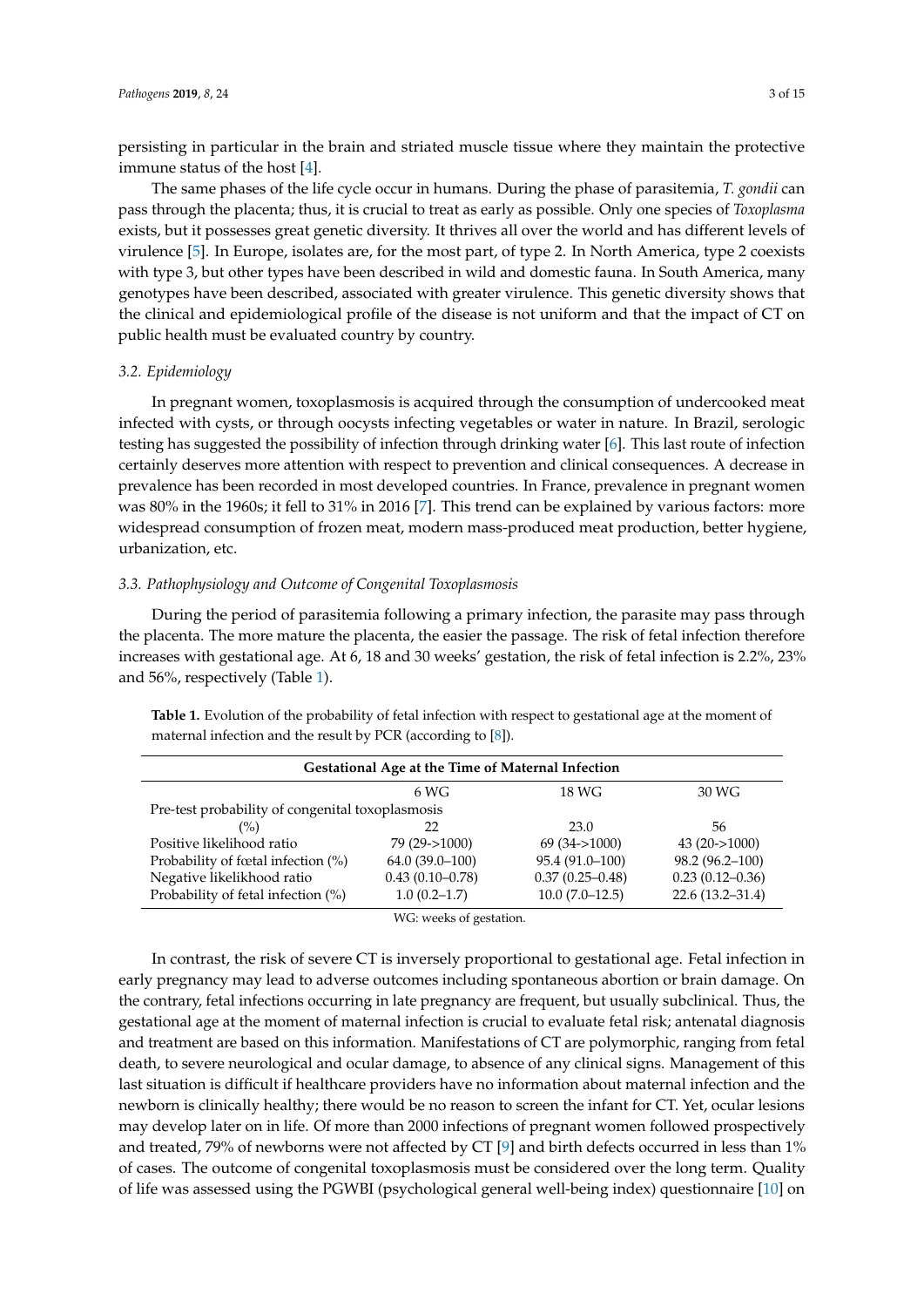a cohort of 102 adults with CT, most of whom had been treated before and after birth and received regular follow-ups; the global score results were similar to that of the control population [\[11\]](#page-12-5). In the same cohort, 58.8% of patients presented with ocular lesions, but quality of vision—derived from the VF14 questionnaire [\[12\]](#page-12-6)—was high enough that the patients gave global scores of 97.3 out of 100. Thirteen subjects presented with low visual acuity. This situation is associated with neurological lesions, strabismus or retinal damage near the fovea. Immunity may decrease around the age of 30, and systematic follow-up of CT in adults has allowed us to identify pregnancy as the period most at-risk for reactivation of chorioretinitis. Moreover, women with congenital toxoplasmosis must be reminded to respect the rules of prevention against toxoplasmosis during pregnancy [\[13\]](#page-12-7). Information regarding the evolution of CT after the age of 40 has not yet been collected. Its role in neuro-cognitive disorders, as reported by several observational studies on toxoplasmosis positive patients, would be noteworthy [\[14](#page-12-8)[,15\]](#page-12-9).

### **4. How Should Women Be Informed about Toxoplasmosis?**

Only 30% of women with primary toxoplasmosis infection present clinical signs [\[16\]](#page-12-10), and these are non-specific. The most effective method to detect toxoplasmosis is serological screening.

According to the guidelines of the French High Authority for Health [\[17\]](#page-12-11), screening for toxoplasma immunoglobulins(Ig) IgG and IgM should be offered during preconception care and at the first prenatal visit, as early as possible in the first trimester of pregnancy.

If the maternal serology is negative, women must be informed about measures to prevent infection with *T. gondii*, and sequential serological follow-up should be performed. In case of the appearance of anti-toxoplasmosis IgM and specific IgG, the gestational age at the moment of maternal infection is easy to evaluate and the risk and severity of fetal damage can be estimated [\[8\]](#page-12-2). When IgM appears without specific IgG, further testing is required to diagnose recent infection because of the possibility of non-specific IgM. Other assays can be used to confirm the specificity of these antibodies and the appearance of IgG in some instances.

If the initial maternal serology is positive for IgG and negative for IgM, this indicates infection before pregnancy.

In case of the presence of both IgG and IgM, further testing is required to estimate the timing of infection with respect to the date of conception. This is difficult to establish, especially if the first test is performed late in pregnancy. The presence of IgM, which may persist for years, is not absolute evidence of recent toxoplasmosis. Algorithms of interpretation, using different assays to titre immunoglobulin, IgG avidity and sequential serological testing should be used to determine the date of maternal infection [\[18\]](#page-12-12). Collaboration with a laboratory specializing in toxoplasmosis is necessary in this situation.

#### **5. How to Manage Pregnant Women Infected with Toxoplasmosis**

The care offered for an infection requires different treatments whose indications would eventually depend on the amniocentesis results when performed. These results would provide the diagnosis of a potential fetal infection and ultrasound would detect fetal malformation.

#### *5.1. Treatments*

There are two possible protocols. Spiramycin is generally used for prophylaxis with the objective of preventing fetal infection. The other option is the combination of pyrimethamine and sulphonamides (PS), which should be avoided before 14 weeks of gestation. In France, PS is generally reserved for CT diagnosed by positive amniocentesis or third-trimester maternal infection in the absence of amniocentesis, with the objective of reducing the severity of fetal damage. These two protocols are active only on rapidly multiplying parasitic forms and are inactive on cysts.

Spiramycin (Protocol 1)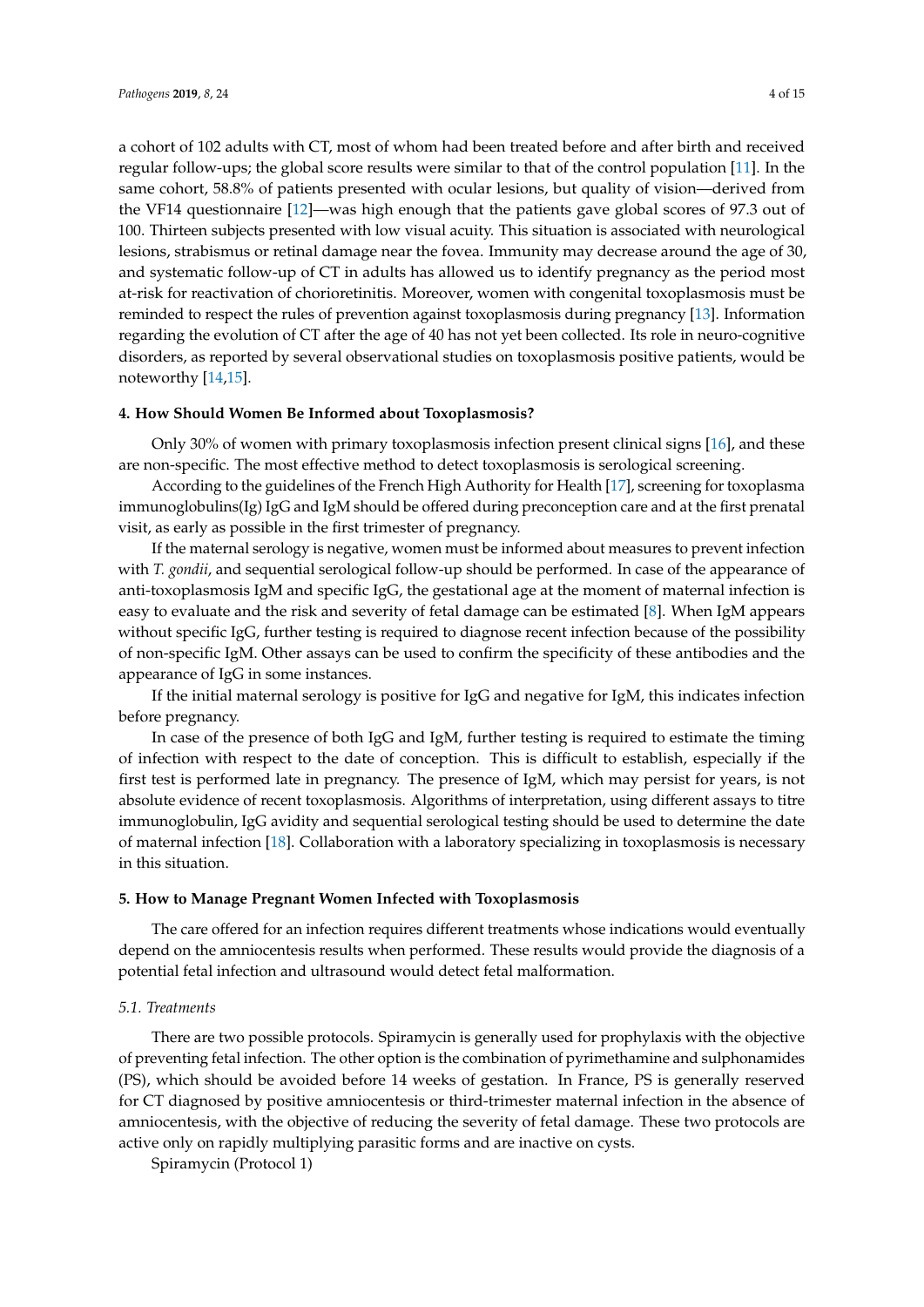- Dose: 3 million units (1 g), 3 times per day
- Tolerance is good, although adverse effects may occur, mostly minor gastrointestinal intolerance. Taking the medication during a meal improves tolerance.
- Efficacy: Spiramycin accumulates in the placenta, which may prevent fetal infection. Publications report that this treatment, if initiated early enough after maternal infection, may reduce the risk of fetal infection (reviewed in [\[19\]](#page-12-13)) even if no randomized controlled study has been reported showing the efficacy of this treatment in the prevention of fetal infection or in the reduction of sequelae [\[20\]](#page-12-14).
- Spiramycin is not effective on established congenital toxoplasmosis [\[19\]](#page-12-13)

Pyrimethamine–sulfamides combinations (Protocol 2) Two different regimens are used: Pyrimethamine 1 tablet of 50 mg daily

| Sulfadiazine | 3 tablets of 500 mg twice daily |
|--------------|---------------------------------|
| Folinic acid | 2 capsules of 25 mg per week    |

#### *OR*

| Capsules equivalent to Fansidar® (500 mg/25 mg) |
|-------------------------------------------------|
| must be prepared: 2 capsules per week           |
| 2 capsules of 25 mg per week                    |
|                                                 |

\* Sulfadoxine and pyrimethamine can be ordered from the Inresa laboratory (1, rue Jean Monnet F-68870 Bartenheim).

In case of treatment by pyrimethamine–sulfamide, supplementation with folinic acid is required (folic acid is not effective). Women should be instructed to drink at least 2 L per 24 h and to alkalinize the urine (for instance, by consuming citrus-based products [\[21\]](#page-12-15)).

A history of G6PD deficiency is considered as a contra-indication, although no clear relation between anemia and G6PD deficiency was found in pregnant women receiving sulfadoxine–pyrimethamine for intermittent preventive treatment of malaria [\[22\]](#page-12-16). In case of such deficiency, the patient should be addressed to a reference center.

Surveillance: The blood cell count (BCC) must be followed up every 1 to 2 weeks. In case of neutropenia (neutrophils count < 1500/mm $^3$ ), stop treatment and continue folinic acid, perform a new BCC test 1 week later and reinitiate treatment according to results. (Opinion of the working group.)

Tolerance: Good tolerance has been reported, in general [\[16,](#page-12-10)[23,](#page-12-17)[24\]](#page-12-18). Three studies report no case of hematologic toxicity under pyrimethamine and sulfadiazine with folinic acid supplemention. In a cohort of 1007 pregnant women receiving the same medications, but at a different dose, 5 experienced adverse effects, 4 of which resolved spontaneously, and 1 case of allergic reaction to sulfadiazine–pyrimethamine was reported with a favorable evolution [\[16\]](#page-12-10).

Efficacy in CT: Observational studies have reported the efficacy of this treatment on fetal infection, especially if the treatment is initiated in the 4 weeks following maternal infection [\[16,](#page-12-10)[23,](#page-12-17)[25,](#page-12-19)[26\]](#page-13-0). The severity of fetal damage is more difficult to evaluate as the consequences are extremely variable. It is not possible to place all clinical manifestations of congenital toxoplasmosis on the same scale, as they range from debilitating neurological damage, to small retinal lesions with no impact on vision, to cerebral calcifications with no clinical manifestations. Moreover, ocular lesions can appear later in life [\[27\]](#page-13-1), thus it is important that children with CT be offered ophthalmological follow-up until adulthood. It is difficult to grasp the impact of CT on quality of life and its global burden, with regards to disability. Observational studies have reported attenuation of clinical signs following antenatal treatment [\[28–](#page-13-2)[30\]](#page-13-3). The comparison between two cohorts of children infected by the same type of parasite (type 2) showed a rate of hydrocephaly of 31% without antenatal treatment and a rate of 0.8% if the mother was treated [\[9\]](#page-12-3). PS is used in some countries beyond the first trimester as prophylaxis in case of maternal infection. To date, only one randomized clinical trial has been reported [\[24\]](#page-12-18). This study suggested that PS was more effective than spiramycine in preventing CT in cases of maternal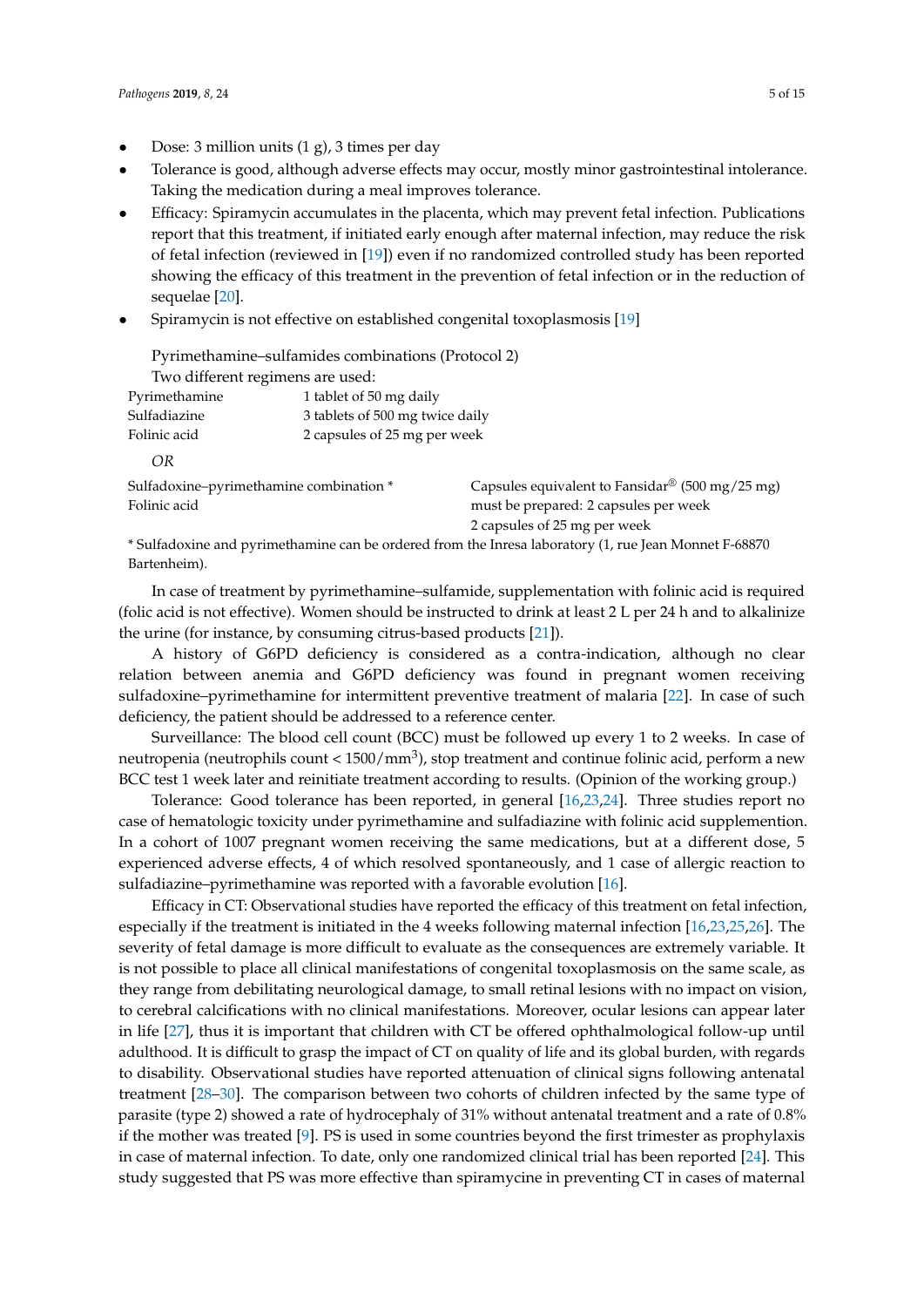toxoplasmosis seroconversion, however the difference did not attain statistical significance due to a small sample size. Additionally, the incidence of prenatal ultrasound cerebral signs was significantly lower in the group receiving PS than S.

#### *5.2. Amniocentesis*

Prenatal diagnosis should be offered with an amniocentesis to perform a PCR assay for toxoplasmosis DNA in the amniotic fluid [\[31\]](#page-13-4). This procedure should not be performed before 18 weeks of gestation (WG) nor less than 4 weeks after the estimated date of maternal infection, in order to reduce the risk of false negatives due to delayed transplacental passage of the parasite [\[18\]](#page-12-12). The sensitivity and the specificity of current PCR testing are 92% and 100%, respectively [\[32\]](#page-13-5). The positive and negative likelihood ratios of the test vary according to the incidence, thus depend on gestational age at the moment of infection and help to estimate with precision the risk of fetal infection (Table [1\)](#page-2-0). The risk of procedure-related fetal loss (or preterm delivery in more advanced gestation) is estimated in recent studies to be less than 0.1% [\[33\]](#page-13-6). An amniocentesis is useful, since appropriate care can be provided during pregnancy and for the neonate in case of a positive result, and the parents can be reassured in the case of a negative result. There is no indication for medical termination of pregnancy on the basis of positive amniocentesis alone (cf. infra).

# *5.3. Recommendations of the Working Group*

#### 5.3.1. First-Trimester Infections

The risk of transplacental passage is low.

We recommend prescribing protocol 1 as soon as possible, until the result of prenatal diagnosis (Appendix [A1](#page-10-0)A) or until delivery of amniocentesis is forgone and the fetal ultrasound normal.

In case of preconceptional infection, it is admitted that the fetus is not at risk of congenital toxoplasmosis. For periconceptional infection (1 month before or after conception) the risk is very low and the decision of whether to perform an amniocentesis should be discussed with the mother, in view of the benefit–risk ratio. One must wait until 18 WG to perform an amniocentesis.

In case of a negative amniocentesis result, continue protocol 1 until delivery to avoid possible transplacental passage of the parasite, which may still occur after the amniocentesis (Appendix [A1](#page-10-0)C). In case of significant intolerance, the benefit–risk ratio is in favor of therapeutic abstention. (Opinion of the working group.)

In case of a positive amniocentesis result, prescribe protocol 2 (Appendix [A1](#page-10-0)B). In case of intolerance to the treatment, pyrimethamine–azithromycin (250 mg per day) combination used for the treatment of ocular toxoplasmosis [\[34\]](#page-13-7) may be considered. (Opinion of the working group.)

#### 5.3.2. Second-Trimester Infections

Protocol 1 or protocol 2 [\[24,](#page-12-18)[35\]](#page-13-8) should be started as soon as possible.

Amniocentesis is recommended, in order to adapt therapy and follow-up (Table [1\)](#page-2-0) (Appendix [A1](#page-10-0)B).

In case of a negative amniocentesis result, continue or switch to protocol 1 until delivery to avoid possible transplacental passage of the parasite, which may still occur after the amniocentesis (Appendix [A1](#page-10-0)B).

In case of a positive amniocentesis result, continue or prescribe protocol 2 immediately (Appendix [A1](#page-10-0)C).

### 5.3.3. Third-Trimester Infections

Because of the high risk of transmission, protocol 2 should be started as soon as possible.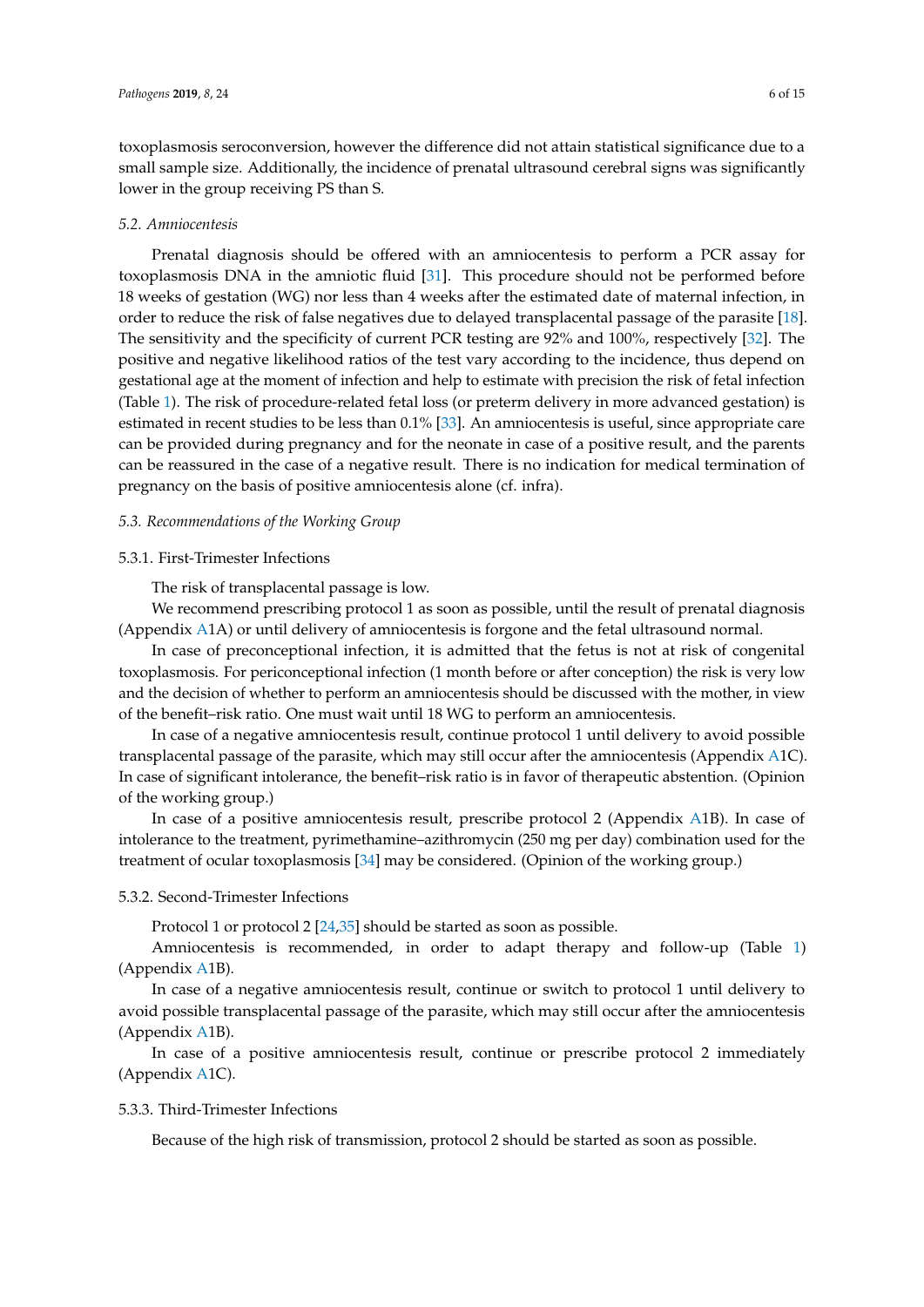An amniocentesis should be considered, since in case of a positive PCR result, prompt prenatal and neonatal therapy can be offered (Appendix [A1](#page-10-0)C). In late pregnancy, the safety of the procedure should be carefully evaluated by the prenatal diagnosis specialist.

In case of a negative amniocentesis result, switch to protocol 1 until delivery to avoid possible transplacental passage of the parasite, which may still occur after the amniocentesis. In case of significant intolerance, the benefit–risk ratio is in favor of stopping prophylactic therapy. (Opinion of the working group.)

In case of a positive amniocentesis result, continue protocol 2 (Appendix [A1](#page-10-0)B).

If an amniocentesis is not performed, protocol 2 should be prescribed (Appendix [A1](#page-10-0)C), as the fetal risk is high. This situation must be clearly explained to the parents.

#### 5.3.4. Prenatal Follow-Up

Ultrasound follow-up should be performed monthly, since abnormalities may appear several weeks or months after infection (Appendix [A2](#page-10-0)A). In case of a positive amniocentesis, the follow-up may be intensified to every 2 weeks (Appendix [A1](#page-10-0)B). This evaluation should be performed by a sonographer specialized in prenatal diagnosis and CT (opinion of the working group). Fetal brain MRI is not recommended routinely; however, it may be performed in cases where the interpretation of ultrasound imaging is difficult.

#### 5.3.5. Obstetrical Management

Termination of pregnancy should be considered only in case of ultrasound anomalies associated with poor outcome, essentially hydrocephalus. Other anomalies, in particular isolated cerebral parenchymal lesions, have not been found to be related to neurological impairment [\[36\]](#page-13-9), and must be evaluated by experts in CT before considering termination of pregnancy. In French law, termination for severe fetal anomalies can be performed, without a gestational age limit, only upon approval by the Multidisciplinary Centre of Prenatal Diagnosis after written maternal request. If the pregnancy is continued, protocol 2 must be continued as well (Appendix [A1](#page-10-0)B).

There is no evidence that performing prompt delivery by caesarean or induction of labor, in order to spare the fetus from further transplacental risk, has any benefit for the prevention of transmission [\[37\]](#page-13-10), thus this practice does not appear justified (Appendix [A2](#page-10-0)C).

# **6. How to Manage Neonates Born to Mothers with Toxoplasmosis Infection during Pregnancy**

In cases of proven maternal seroconversion, neonatal clinical examination should be performed. In addition:

- Fundus examination and transfontanellar ultrasound should be performed in case of positive prenatal diagnosis. Lumbar puncture is not necessary in most cases [\[4\]](#page-11-3).
- When an amniocentesis was not performed, as well as in cases of a negative amniotic fluid PCR, in order not to misdiagnose congenitally infected neonates, neonatal work-up must be performed (opinion of the working group). The first test can be performed using cord blood or peripheral blood, usually sampled on day 2 or 3. The sera must be sent to a specialist laboratory possessing the necessary assay equipment to test for specific IgM and IgA in neonates, and to perform a comparative mother–infant Western blot [\[4\]](#page-11-3). IgG that can cross the placenta are not markers of CT. The presence of IgM and/or IgA must be systematically confirmed with blood drawn from the infant after three days of life. Serological tests may differ, but their performances are generally good [\[28\]](#page-13-2).
- Supplementary tests may be available in some centers, including PCR for parasite detection on the placenta, cord blood or in amniotic fluid at delivery. The reliability of the results is variable.

The decision to treat is made in light of the results of the prenatal and neonatal examinations. Sections [6.1](#page-7-0)[–6.3](#page-8-0) describe three situations that may arise.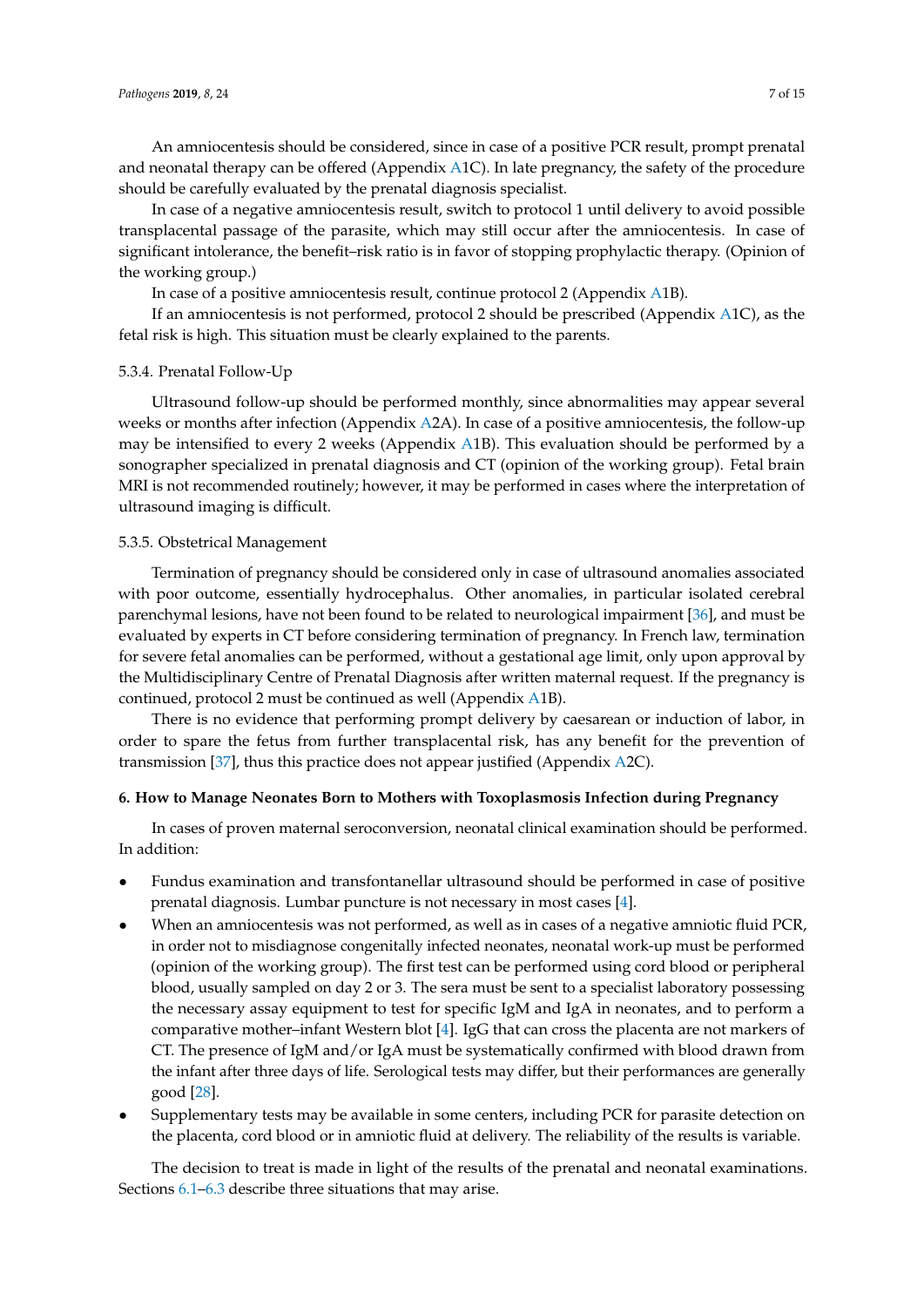#### <span id="page-7-0"></span>*6.1. Negative Neonatal Results and, If Performed, Negative Antenatal Results*

This is the most frequent situation in France, accounting for 79% of cases.

Serological follow-up is required to confirm the absence of CT. Testing should be performed at 1 month and every 2 months thereafter, showing a decreasing antibody titer, until complete disappearance of anti-toxoplasma IgG (of maternal origin), confirming the absence of CT [\[38\]](#page-13-11), which usually occurs before the age of 1 year. Complete disappearance of anti-toxoplasma antibodies must be obtained before stopping serological follow-up (Appendix [A1](#page-10-0)A). The tests must always be performed in the same laboratory so as to obtain coherent kinetic results.

If the diagnosis of CT is proven by serolog, ical evolution (synthesis of IgG, IgM and/or IgA), a treatment and surveillance must be initiated according to the protocols mentioned above (cf. infra).

In case of maternal infection in late pregnancy, testing at birth may be falsely negative. Do not start the presumptive treatment, as this may hide diagnostic markers, but repeat serological testing more frequently. Sera should be taken at 2 weeks, 1 month, months and then every 2 months until results show complete disappearance of anti-toxoplasmosis IgG (opinion of the working group).

In case of the appearance of CT markers, start treatment (cf. infra). Positive serological results at the age of one year are proof of CT. At this stage of the disease, it is likely that the infant carries only cysts that are resistant (inaccessible) to treatment.

#### *6.2. Positive Antenatal and/or Neonatal Testing: Confirmed Congenital Toxoplasmosis*

Treatment should be started as soon as possible Treat continuously for 12 months with one of the three following protocols (Table [2\)](#page-7-1):

<span id="page-7-1"></span>

| <b>The Three Protocols</b>                                                                                                                                                                           |                                                                              |  |  |
|------------------------------------------------------------------------------------------------------------------------------------------------------------------------------------------------------|------------------------------------------------------------------------------|--|--|
| (1)                                                                                                                                                                                                  |                                                                              |  |  |
| Pyrimethamine +                                                                                                                                                                                      | 1 mg/kg/day for 2 months, then 0.5 mg/kg/day                                 |  |  |
| Sulfadiazine                                                                                                                                                                                         | 50 mg /kg twice daily                                                        |  |  |
| Folinic acid                                                                                                                                                                                         | 1 capsule of 25 mg twice per week, starting on the same day as the treatment |  |  |
| (2)                                                                                                                                                                                                  |                                                                              |  |  |
| Sulfadoxine +                                                                                                                                                                                        | 17.5 mg/kg once per week                                                     |  |  |
| pyrimethamine                                                                                                                                                                                        | 0.875 mg/kg once per week                                                    |  |  |
| Folinic acid                                                                                                                                                                                         | 1 capsule of 25 mg twice per week, starting on the same day as the treatment |  |  |
| (3)                                                                                                                                                                                                  |                                                                              |  |  |
| Pyrimethamine and sulfadiazine as in Protocol 1 for the first 2 months, to test for tolerance, then<br>sulfadoxine-pyrimethamine as in Protocol 2 for the remaining 10 months (see above for dosage) |                                                                              |  |  |

**Table 2.** Post natal treatment for infants with congenital toxoplasmosis.

Adverse effects may be more severe with the combination of sulfadoxine–pyrimethamine than with pyrimethamine–sulfadiazine and are more likely to occur during the first 2 months of treatment. However, the administration of the combination of sulfadoxine–pyrimethamine (once per week) is simpler, thereby increasing the chances of adherence to this long-term treatment.

The pyrimethamine, sulfadiazine and sulfadoxine capsules must be prepared by a hospital pharmacy according to the weight of the infant.

In the case of active ocular lesions, ophthalmologists may prescribe corticosteroids.

Surveillance during the Treatment

Recommendations of the working group are as follows:

– Make sure there is no G6PD deficiency (a condition more frequently observed in Africa and Asia).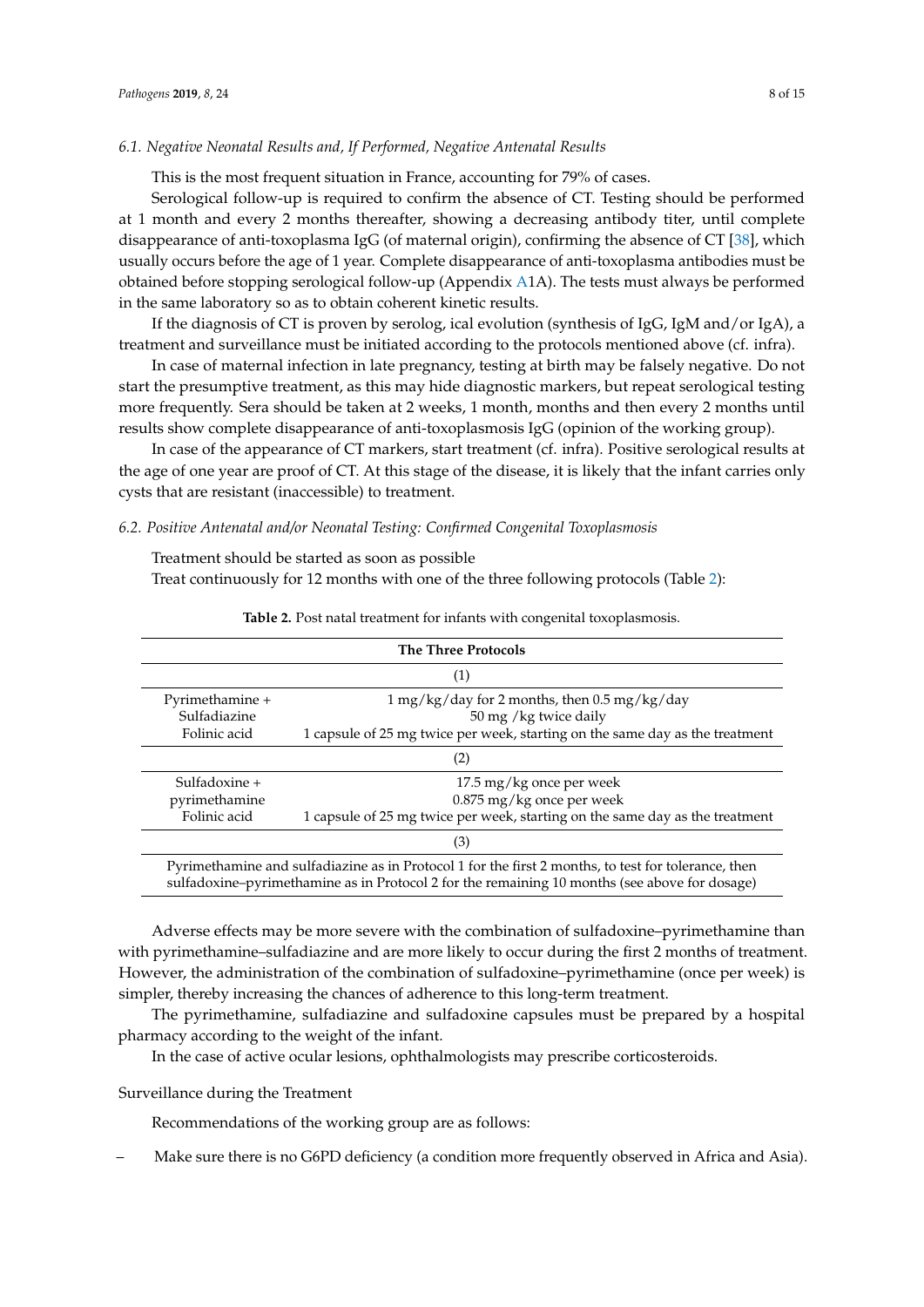- Check BCC at D0 and D15, and thereafter once per month. In case of neutropenia (neutrophil count < 800/mm<sup>3</sup>), stop anti-toxoplasmosis treatment and continue administration of folinic acid. Check CBC 2 weeks later, and reinitiate treatment when the neutrophil count reaches >  $800/\text{mm}^3$ .
- In the case of severe cutaneous manifestations, stop treatment immediately and definitively.
- Clinical, ophthalmological and serological surveillance should be offered every 3 months.

Transient diasappearance of anti-toxoplasma IgG may occur under treatment—do not take into account [\[39\]](#page-13-12)

In cases of toxoplasmosis with severe or moderate manifestations, early initiation of treatment has been associated with improvement [\[40\]](#page-13-13). Treatment is also recommended in asymptomatic newborns in order to prevent delayed occurrence of ocular lesions [\[19\]](#page-12-13), even if the efficacy of this protocol has not been demonstrated by randomized studies (opinion of the working group).

Tolerance of treatment is generally good. Among 65 children treated for 1 year, 13.8% presented at least 1 benign clinical adverse effect and 9.2% experienced a hematological adverse event, possibly related to treatment [\[41\]](#page-13-14). A systematic review on a total of 929 children treated with pyrimethamine and sulfadiazine or sulfadoxine did not report any serious adverse events. The most frequent adverse effects were hematological, dermatological and/or gastrointestinal, which were mild or moderate [\[42\]](#page-13-15). As the treatment is well tolerated and is effective on overt toxoplasmosis and the parents wish the best chances for the child, the working group recommends treating all children with congenital as quickly as possible. The indication and duration of therapy may be discussed in case of asymptomatic toxoplasmosis, but the treatment is imperative in the presence of neurological and ophthalmological signs (Appendix [A1](#page-10-0)C).

An infant treated for CT may be breastfed and receive vaccinations (opinion of the working group).

# <span id="page-8-0"></span>*6.3. Discordance between Neonatal and Prenatal Test Results*

In some cases, PCR on amniotic fluid and perinatal work up yield discordant results. As mentioned above, when PCR results on amniotic fluid are positive, the diagnosis of congenital toxoplasmosis is nearly certain, whereas in cases of negative amniocentesis results, there remains a risk of false negatives, even with high-quality PCR techniques [\[39](#page-13-12)[,40\]](#page-13-13), or of delayed transmission occurring after the amniocentesis. The pre-test probability of fetal infection varies according to the gestational age at the time of maternal infection. When PCR is positive and specific, IgM and IgA in newborns are negative and the probability of CT is very high. Comparative mother–infant Western blot, a test exploring cellular immunity [\[43\]](#page-13-16), and/or sequential serological testing can be performed (opinion of the working group). When PCR is negative but IgM and IgA positive, complementary testing and follow-up are required.

#### **7. How Should Infants with Congenital Toxoplasmosis Be Observed?**

Transient negative serology is frequently observed in infants under therapy. If the infant is diagnosed with congenital toxoplasmosis, this should not be questioned and regular monitoring should be continued [\[39\]](#page-13-12) (Appendix [A1](#page-10-0)C). By the end of the treatment a serological rebound is very frequently observed [\[44\]](#page-13-17). This rebound does not signify that treatment should be reinitiated (Appendix [A1](#page-10-0)C). Breast feeding is not contra-indicated and immunization programs should be carried out according to local recommendations (opinion of the working group).

Clinical and ophthalmological surveillance should be continued (opinion of the working group):

- every 3 months during the second year of life;
- every 6 months during the third year of life;
- once per year lifelong.

The duration of the follow-up is subject to discussion. The only concern is the unpredictable occurrence or recurrence of chorioretinitis, especially during the first 10 years of life [\[27\]](#page-13-1). From the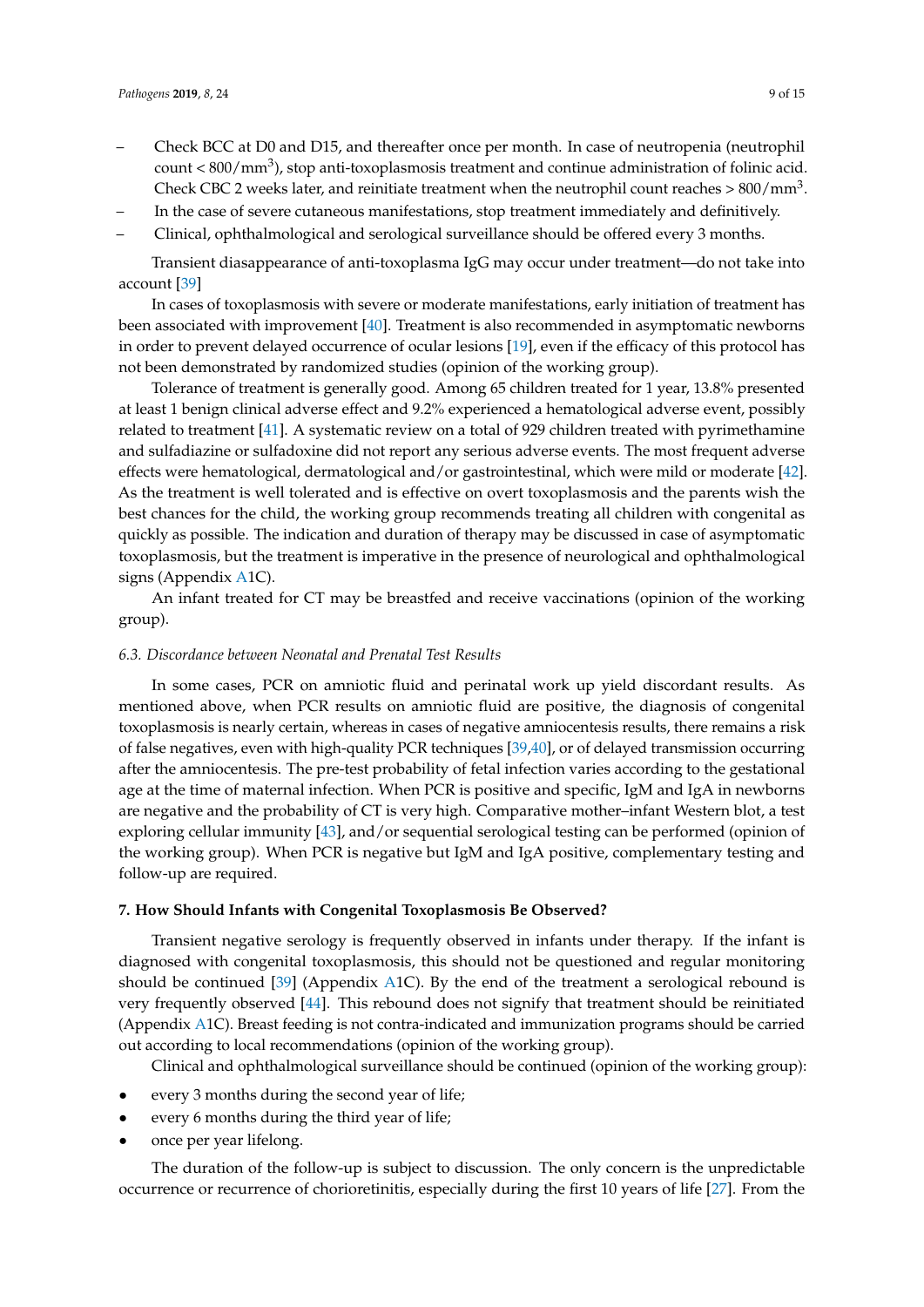age of 5 years, even if the child is supposedly able to describe the appearance of visual disorders, we suggest systematic clinical and ophthalmic monitoring [\[45\]](#page-14-0). This is the only way to have unbiased information on the evolution of the ocular risk of this disease. The data collected from follow-up provides information on the evolution of the disease that can be used to reassure and educate pregnant women concerning the evolution of the disease. At present, the group advocates for clinical and ophthalmological follow-up for life. Furthermore, 98% adult patients of our CT cohort requested to participate in follow-up [\[45\]](#page-14-0).

#### *New Ophthalmological Events Occurring during Follow-Up*

Recurrences of choriorentinitis can occur unpredictably throughout childhood and adolescence [\[46\]](#page-14-1). Pregnancy can provoke recurrence [\[47\]](#page-14-2).

Treat only if active lesions are detected during fundus exam, especially if the area affected is close to the fovea centralis or the optic nerve (Appendix [A1](#page-10-0)C). In this case, reinitiate treatment (protocol 1 or 2) for 3 months and check regularly the healing of the lesions (Appendix [A1](#page-10-0)C).

A recent meta-analysis reported that the combination of trimethoprim–sulfamethoxazole could be an alternative treatment [\[48\]](#page-14-3).

The efficacy of corticosteroids has yet to be proven. They are recommended only if the visualization of the fundus is severely hindered. In cases of foveal lesion in the better eye of the patient, clearing of the vitreous should be done as soon as possible. There is no place for steroids without antiparasitic coverage, the worst being intravitreal steroids without sufficient antiparasitic therapy, which will result in severe retinal necrosis. Rare cases like optic nerve head affection might be treated in specialized centers (opinion of the working group).

The subjects in our cohort, in the vast majority of cases, live normal lives [\[11\]](#page-12-5). The only restriction is that they must avoid ocular trauma (combat sports) that could reactivate existing chorioretinitis lesions (opinion of the working group).

#### **8. Conclusions**

Our purpose was to propose effective management of pregnant women who have a suspected or confirmed infection, and of newborns at risk of CT. Our recommendations are limited by the lack of randomized controlled trials and the large heterogeneity of published retrospective cohort studies. Our guidelines were based on the analysis of published studies and the population-based data from systematic monthly follow-ups of pregnant women in France since 1992, which allowed centers to recruit non-biased patients and screen all at-risk newborns at birth. The performances of serological tests were quite satisfactory with the assays available today, and prenatal diagnosis methods (amniocentesis, fetal ultrasound) were safe and accurate. There is reasonably good evidence of the efficacy of therapy in cases of positive results. Under these conditions of care, the absence of fetal infection was observed in 79% of cases of maternal infection and the number of terminations of pregnancy for fetal damage was less than 1%. The different treatments used were generally well-tolerated by the mother, fetus and child, but require information and careful surveillance. There is a need for further study on the efficacy of various treatment regimens. The evaluation of the quality of life and visual function in a cohort of adults with CT showed a good long-term prognosis of this condition. However, there is concern regarding a possible impact of toxoplasmosis on behavioral disorders. Whatever the decision of public health authorities, pregnant women should be informed about toxoplasmosis and its prevention measures. Furthermore, clinicians should consider the diagnosis of toxoplasmosis in pregnant women with clinical symptoms and signs, such as cervical lymphadenopathy, and consider CT in fetuses with ultrasound abnormalities compatible with "TORCH" infections. The manageable evolution of CT observed in our setting may be linked to the weak virulence of the type II strain most commonly observed in France, but also to the prompt care that is offered in case of maternal infection; therefore, one must keep in mind that this might not be the case for other countries. Research should be performed to assess the burden of CT in each country,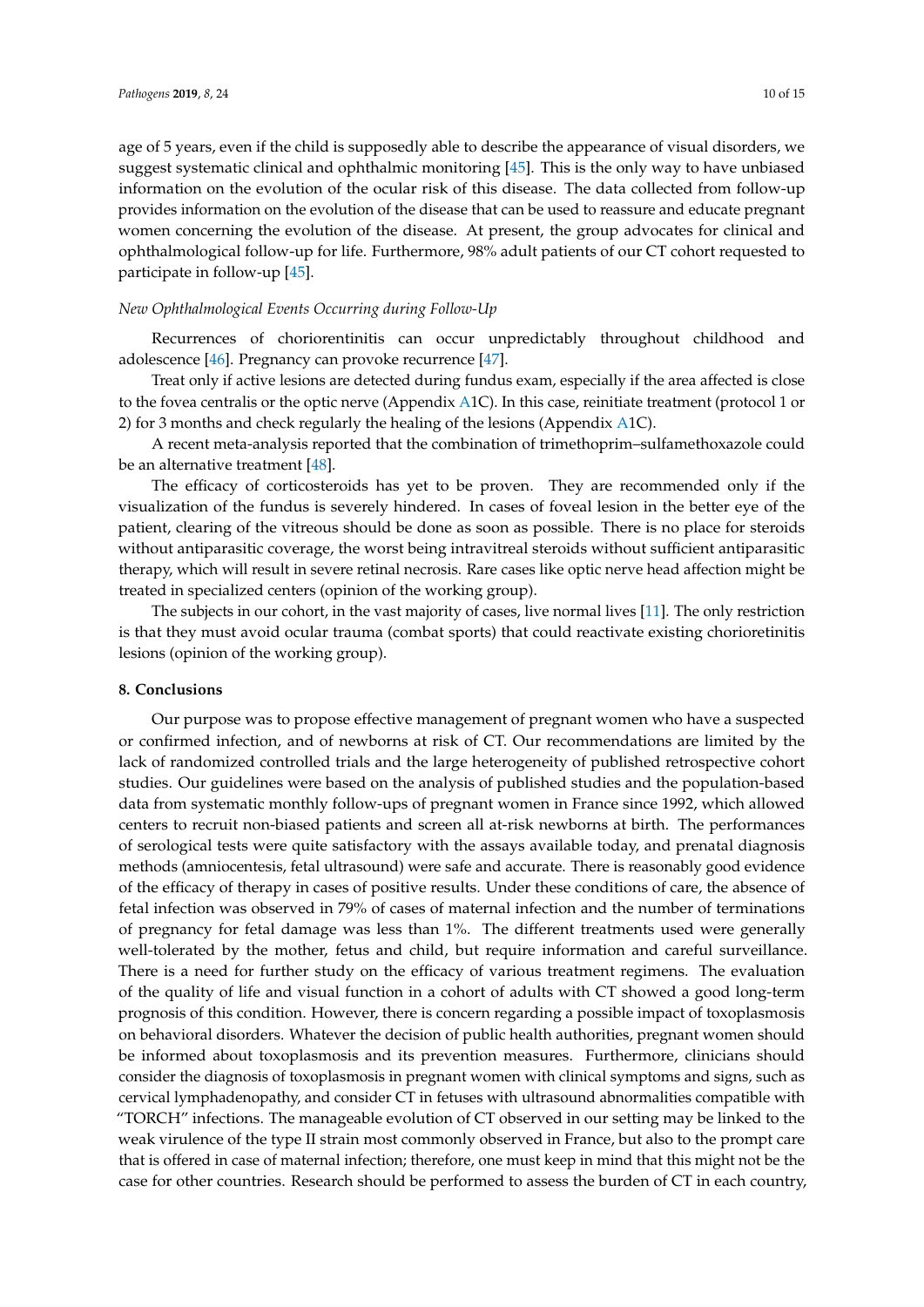the cost of care of the disease before birth should be estimated and studies should be performed to validate recommendations that would appropriate for each country.

**Author Contributions:** All authors contributed equally to this work.

**Funding:** This research received no external funding.

**Acknowledgments:** The authors want to thanks to Philippe Deruelle, Patrick François, Justus Garweg, Beatrice Guidicelli, Laurence Foix, Pascal Gaucherand, Hélène Laurichesse, Marco Millones, Philippe Minodier, Daniele Vauthier Brouzes, Norbert Winer and Hélène Yera for their expert advice and comemnts.

**Conflicts of Interest:** F.P. runs reference centers for toxoplasmic serology funded by Abbott and Siemens companies.

<span id="page-10-0"></span>**Appendix A. Classification of the grade of recommendation and the evidence used to produce these guidelines [\[3\]](#page-11-2).**

| Grade of<br>Recommendation                                    | <b>Clarity of Risk/Benefit</b>                                     | <b>Quality of Supporting</b><br>Evidence                                                                                                                                                                                                                                                                                                                                                   | Implications                                                                                                                                                                                                                                                 |
|---------------------------------------------------------------|--------------------------------------------------------------------|--------------------------------------------------------------------------------------------------------------------------------------------------------------------------------------------------------------------------------------------------------------------------------------------------------------------------------------------------------------------------------------------|--------------------------------------------------------------------------------------------------------------------------------------------------------------------------------------------------------------------------------------------------------------|
| 1A.<br>Strong recommendation,<br>high quality evidence        | Benefits clearly outweigh<br>risk and burdens, or vice<br>versa.   | Consistent evidence<br>from well-performed<br>randomized, controlled<br>trials or overwhelming<br>evidence of some other<br>form. Further research is<br>unlikely to change our<br>confidence in the<br>estimate of benefit and<br>risk.                                                                                                                                                   | Strong recommendations,<br>can apply to most<br>patients in most<br>circumstances without<br>reservation. Clinicians<br>should follow a strong<br>recommendation unless<br>a clear and compelling<br>rationale for an<br>alternative approach is<br>present. |
| 1B.<br>Strong recommendation,<br>moderate quality<br>evidence | Benefits clearly outweigh<br>risk and burdens, or vice<br>versa.   | Evidence from<br>randomized, controlled<br>trials with important<br>limitations (inconsistent<br>results, methodologic<br>flaws, indirector<br>imprecise), or very<br>strong evidence of some<br>otherresearch design.<br>Further research (if<br>performed) is likely to<br>have an impact on our<br>confidence in the<br>estimate of benefit and<br>risk and may change the<br>estimate. | Strong recommendation<br>and applies to most<br>patients. Clinicians<br>should follow a strong<br>recommendation unless<br>a clear and compelling<br>rationale for an<br>alternative approach is<br>present.                                                 |
| 1C.<br>Strong recommendation,<br>low quality evidence         | Benefits appear to<br>outweigh risk and<br>burdens, or vice versa. | Evidence from<br>observational studies,<br>unsystematic clinical<br>experience or from<br>randomized, controlled<br>trials with serious flaws.<br>Any estimate of effect is<br>uncertain.                                                                                                                                                                                                  | Strong recommendation,<br>and applies to most<br>patients. Some of the<br>evidence base<br>supporting the<br>recommendation is,<br>however, of low quality.                                                                                                  |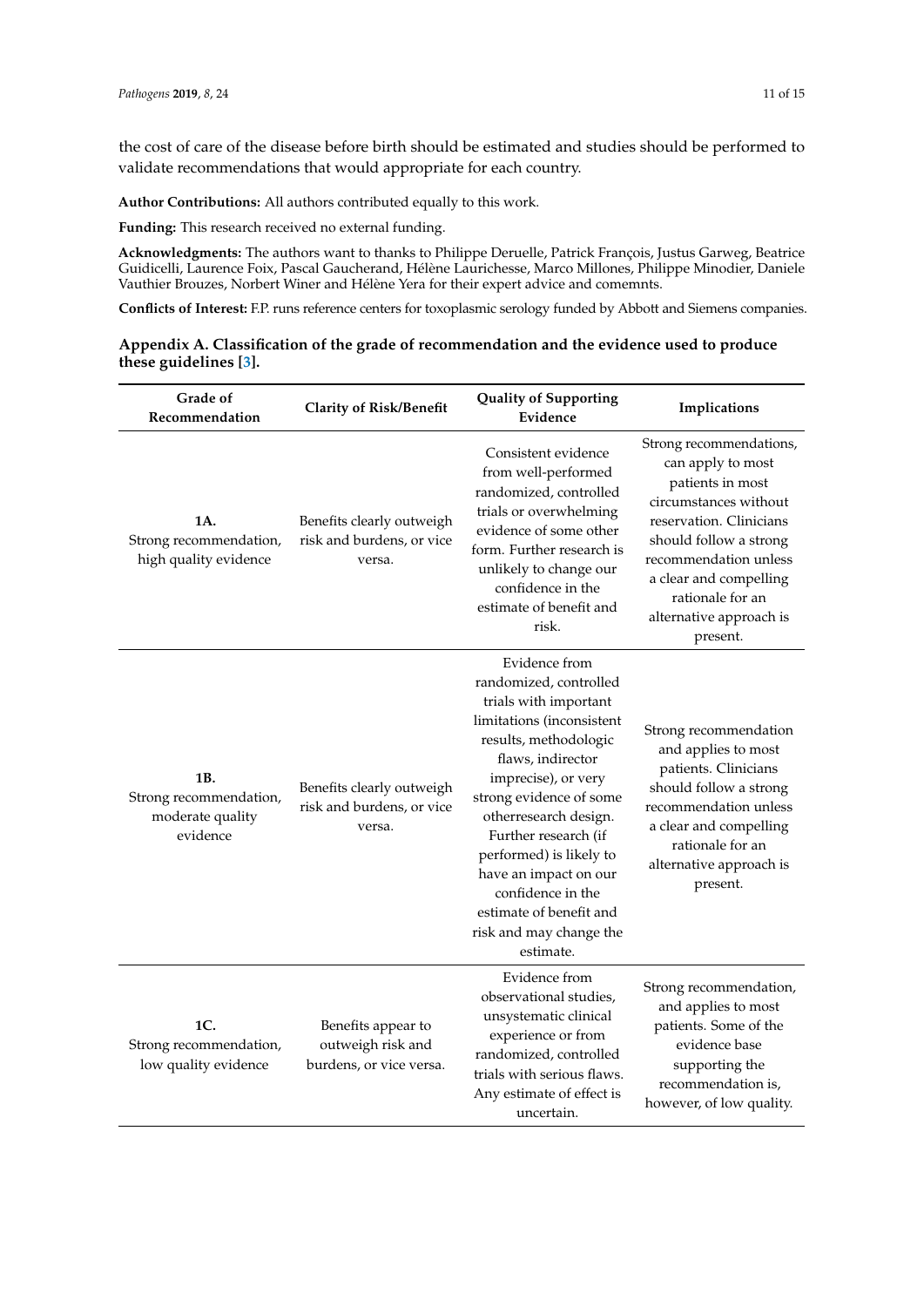| Grade of<br>Recommendation                                  | <b>Clarity of Risk/Benefit</b>                                                                                                       | <b>Quality of Supporting</b><br>Evidence                                                                                                                                                                                                                                                                                                                                                     | Implications                                                                                                            |
|-------------------------------------------------------------|--------------------------------------------------------------------------------------------------------------------------------------|----------------------------------------------------------------------------------------------------------------------------------------------------------------------------------------------------------------------------------------------------------------------------------------------------------------------------------------------------------------------------------------------|-------------------------------------------------------------------------------------------------------------------------|
| 2A.<br>Weak recommendation,<br>high quality evidence        | Benefits closely balanced<br>with risks and burdens.                                                                                 | Consistent evidence<br>from well-performed<br>randomized, controlled<br>trials or overwhelming<br>evidence of some other<br>form. Further research is<br>unlikely to change our<br>confidence in the<br>estimate of benefit and<br>risk.                                                                                                                                                     | Weak recommendation,<br>best action may differ<br>depending on<br>circumstances or patients<br>or societal values.      |
| 2B.<br>Weak recommendation,<br>moderate quality<br>evidence | Benefits closely balanced<br>with risks and burdens,<br>some uncertainly in the<br>estimates of benefits,<br>risks and burdens.      | Evidence from<br>randomized, controlled<br>trials with important<br>limitations (inconsistent<br>results, methodologic<br>flaws, indirect or<br>imprecise), or very<br>strong evidence of some<br>other research design.<br>Further research (if<br>performed) is likely to<br>have an impact on our<br>confidence in the<br>estimate of benefit and<br>risk and may change the<br>estimate. | Weak recommendation,<br>alternative approaches<br>likely to be better for<br>some patients under<br>some circumstances. |
| 2C.<br>Weak recommendation,<br>low quality evidence         | Uncertainty in the<br>estimates of benefits,<br>risks and burdens;<br>benefits may be closely<br>balanced with risks and<br>burdens. | Evidence from<br>observational studies,<br>unsystematic clinical<br>experience, or from<br>randomized, controlled<br>trials with serious flaws.<br>Any estimate of effect is<br>uncertain                                                                                                                                                                                                    |                                                                                                                         |

# **References**

- <span id="page-11-0"></span>1. Peyron, F.; Mc Leod, R.; Ajzenberg, D.; Contopoulos-Ioannidis, D.; Kieffer, F.; Mandelbrot, L.; Sibley, L.D.; Pelloux, H.; Villena, I.; Wallon, M.; et al. Congenital Toxoplasmosis in France and the United States: One Parasite, Two Diverging Approaches. *PLoS Negl. Trop. Dis.* **2017**, *11*, e0005222. [\[CrossRef\]](http://dx.doi.org/10.1371/journal.pntd.0005222) [\[PubMed\]](http://www.ncbi.nlm.nih.gov/pubmed/28207736)
- <span id="page-11-1"></span>2. Rudin, C.; Hirsch, H.H.; Spaelti, R.; Schaedelin, S.; Klimkait, T. Decline of Seroprevalence and Incidence of Congenital Toxoplasmosis Despite Changing Prevention Policy—Three Decades of Cord-blood Screening in North-western Switzerland. *Pediatr. Infect. Dis. J.* **2018**, *37*, 1087–1092. [\[CrossRef\]](http://dx.doi.org/10.1097/INF.0000000000001978) [\[PubMed\]](http://www.ncbi.nlm.nih.gov/pubmed/29561516)
- <span id="page-11-2"></span>3. Wolters Kluver. Grading Guide. Available online: <https://www.uptodate.com/home/grading-guide> (accessed on 14 May 2018).
- <span id="page-11-3"></span>4. Peyron, F.; Wallon, M.; Kieffer, F.; Garweg, J. Toxoplasmosis. In *Infectious Diseases of the Fetus and Newborn Infant*; Remington, J.S., Klein, J.O., Eds.; Elsevier Saunders: Philadelphia, PA, USA, 2016; pp. 949–1042.
- <span id="page-11-4"></span>5. Shwab, E.K.; Zhu, X.-Q.; Majumdar, D.; Pena, H.F.J.; Gennari, S.M.; Dubey, J.P.; Su, C. Geographical patterns of Toxoplasma gondii genetic diversity revealed by multilocus PCR-RFLP genotyping. *Parasitology* **2014**, *141*, 453–461. [\[CrossRef\]](http://dx.doi.org/10.1017/S0031182013001844) [\[PubMed\]](http://www.ncbi.nlm.nih.gov/pubmed/24477076)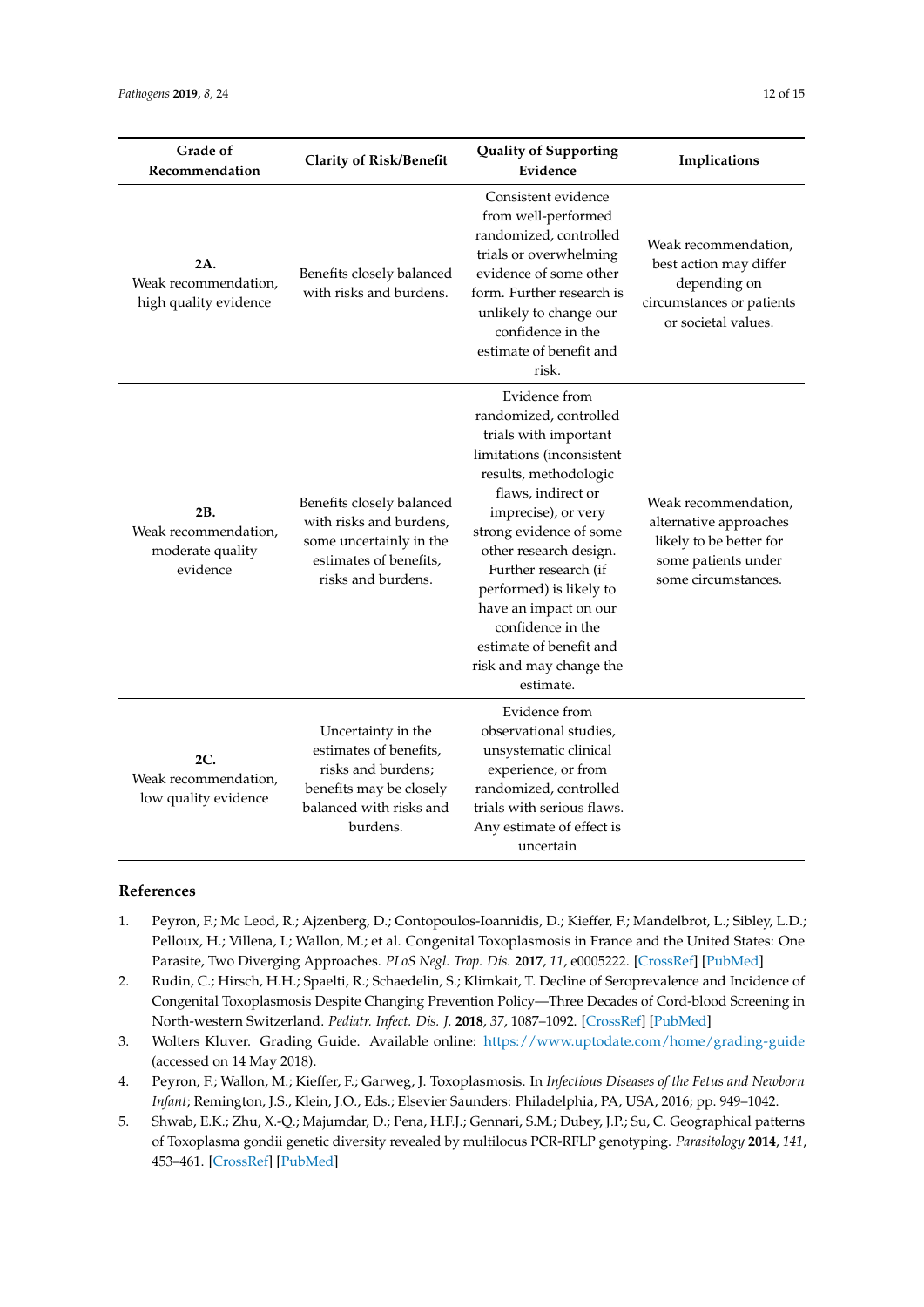- <span id="page-12-0"></span>6. Vieira, F.P.; Alves, M.D.G.; Martins, L.M.; Rangel, A.L.P.; Dubey, J.P.; Hill, D. Waterborne toxoplasmosis investigated and analysed under hydrogeological assessment: New data and perspectives for further research. *Mem. Inst. Oswaldo Cruz* **2015**, *110*, 929–935. [\[CrossRef\]](http://dx.doi.org/10.1590/0074-02760150262) [\[PubMed\]](http://www.ncbi.nlm.nih.gov/pubmed/26560984)
- <span id="page-12-1"></span>7. Tourdjman, M.; Tchéandjieu, C.; De Valk, H.; Goulet, V.; Le Strat, Y. Toxoplasmose chez les femmes enceintes en France: Évolution de la séroprévalence et des facteurs associés entre 1995 et 2010, à partir des Enquêtes nationales périnatales. English translation: Toxoplasmosis among pregnant women in France: Trends in seroprevalence and associated factors between 1995 and 2010. *Bull. Epidemiol. Hebd.* **2015**, *15*, 264–272.
- <span id="page-12-2"></span>8. Rabilloud, M.; Wallon, M.; Peyron, F. In utero and at birth diagnosis of congenital toxoplasmosis: Use of likelihood ratios for clinical management. *Pediatr. Infect. Dis. J.* **2010**, *29*, 421–425. [\[CrossRef\]](http://dx.doi.org/10.1097/INF.0b013e3181c80493) [\[PubMed\]](http://www.ncbi.nlm.nih.gov/pubmed/19952858)
- <span id="page-12-3"></span>9. Wallon, M.; Peyron, F. Effect of Antenatal Treatment on the Severity of Congenital Toxoplasmosis. *Clin. Infect. Dis. Off. Publ. Infect. Dis. Soc. Am.* **2016**, *62*, 811–812. [\[CrossRef\]](http://dx.doi.org/10.1093/cid/civ1035) [\[PubMed\]](http://www.ncbi.nlm.nih.gov/pubmed/26689954)
- <span id="page-12-4"></span>10. Gaston, J.E.; Vogl, L. Psychometric properties of the general well-being index. *Qual. Life Res.* **2005**, *14*, 71–75. [\[CrossRef\]](http://dx.doi.org/10.1007/s11136-004-0793-z)
- <span id="page-12-5"></span>11. Peyron, F.; Garweg, J.G.; Wallon, M.; Descloux, E.; Rolland, M.; Barth, J. Long-term impact of treated congenital toxoplasmosis on quality of life and visual performance. *Pediatr. Infect. Dis. J.* **2011**, *30*, 597–600. [\[CrossRef\]](http://dx.doi.org/10.1097/INF.0b013e31820bb5f3) [\[PubMed\]](http://www.ncbi.nlm.nih.gov/pubmed/21278618)
- <span id="page-12-6"></span>12. Gresset, J.; Boisjoly, H.; Nguyen, T.Q.; Boutin, J.; Charest, M. Validation of French-language versions of the Visual Functioning Index (VF-14) and the Cataract Symptom Score. *Can. J. Ophthalmol.* **1997**, *32*, 31–37.
- <span id="page-12-7"></span>13. Rougier, S.; Montoya, J.G.; Peyron, F. Lifelong Persistence of Toxoplasma Cysts: A Questionable Dogma? *Trends Parasitol.* **2017**, *33*, 93–101. [\[CrossRef\]](http://dx.doi.org/10.1016/j.pt.2016.10.007) [\[PubMed\]](http://www.ncbi.nlm.nih.gov/pubmed/27939103)
- <span id="page-12-8"></span>14. Del Grande, C.; Galli, L.; Schiavi, E.; Dell'Osso, L.; Bruschi, F. Is Toxoplasma gondii a Trigger of Bipolar Disorder? *Pathogens* **2017**, *6*, 3. [\[CrossRef\]](http://dx.doi.org/10.3390/pathogens6010003) [\[PubMed\]](http://www.ncbi.nlm.nih.gov/pubmed/28075410)
- <span id="page-12-9"></span>15. Ellen Tedford; Glenn McConkey Neurophysiological Changes Induced by Chronic Toxoplasma gondii Infection. *Pathogens* **2017**, *6*, 19. [\[CrossRef\]](http://dx.doi.org/10.3390/pathogens6020019) [\[PubMed\]](http://www.ncbi.nlm.nih.gov/pubmed/28513566)
- <span id="page-12-10"></span>16. Prusa, A.-R.; Kasper, D.C.; Pollak, A.; Gleiss, A.; Waldhoer, T.; Hayde, M. The Austrian Toxoplasmosis Register, 1992-2008. *Clin. Infect. Dis. Off. Publ. Infect. Dis. Soc. Am.* **2015**, *60*, e4–e10. [\[CrossRef\]](http://dx.doi.org/10.1093/cid/ciu724) [\[PubMed\]](http://www.ncbi.nlm.nih.gov/pubmed/25216688)
- <span id="page-12-11"></span>17. Haute Autorité de Santé. Available online: [https://www.has-sante.fr/portail/jcms/c\\_2653655/fr/](https://www.has-sante.fr/portail/jcms/c_2653655/fr/diagnostic-biologique-de-la-toxoplasmose-acquise-du-sujet-immunocompetent-dont-la-femme-enceinte-la-toxoplasmose-congenitale-diagnostic-pre-et-postnatal-et-la-toxoplasmose-oculaire) [diagnostic-biologique-de-la-toxoplasmose-acquise-du-sujet-immunocompetent-dont-la-femme-enceinte](https://www.has-sante.fr/portail/jcms/c_2653655/fr/diagnostic-biologique-de-la-toxoplasmose-acquise-du-sujet-immunocompetent-dont-la-femme-enceinte-la-toxoplasmose-congenitale-diagnostic-pre-et-postnatal-et-la-toxoplasmose-oculaire)[la-toxoplasmose-congenitale-diagnostic-pre-et-postnatal-et-la-toxoplasmose-oculaire](https://www.has-sante.fr/portail/jcms/c_2653655/fr/diagnostic-biologique-de-la-toxoplasmose-acquise-du-sujet-immunocompetent-dont-la-femme-enceinte-la-toxoplasmose-congenitale-diagnostic-pre-et-postnatal-et-la-toxoplasmose-oculaire) (accessed on 2 February 2017).
- <span id="page-12-12"></span>18. Montoya, J.G.; Remington, J.S. Management of Toxoplasma gondii infection during pregnancy. *Clin. Infect. Dis. Off. Publ. Infect. Dis. Soc. Am.* **2008**, *47*, 554–566. [\[CrossRef\]](http://dx.doi.org/10.1086/590149) [\[PubMed\]](http://www.ncbi.nlm.nih.gov/pubmed/18624630)
- <span id="page-12-13"></span>19. Dunay, I.R.; Gajurel, K.; Dhakal, R.; Liesenfeld, O.; Montoya, J.G. Treatment of Toxoplasmosis: Historical Perspective, Animal Models, and Current Clinical Practice. *Clin. Microbiol. Rev.* **2018**, *31*, 4. [\[CrossRef\]](http://dx.doi.org/10.1128/CMR.00057-17)
- <span id="page-12-14"></span>20. Peyron, F.; Wallon, M.; Liou, C.; Garner, P. Treatments for toxoplasmosis in pregnancy. *Cochrane Database Syst. Rev.* 2000. Available online: <https://doi.org/10.1002%2F14651858.CD001684> (accessed on 18 February 2019).
- <span id="page-12-15"></span>21. Rahman, F.; Birowo, P.; Widyahening, I.S.; Rasyid, N. Effect of citrus-based products on urine profile: A systematic review and meta-analysis. *F1000Research* **2017**, *6*, 220. [\[CrossRef\]](http://dx.doi.org/10.12688/f1000research.10976.1)
- <span id="page-12-16"></span>22. Owusu, R.; Asante, K.P.; Mahama, E.; Awini, E.; Anyorigiya, T.; Dosoo, D.; Amu, A.; Jakpa, G.; Ofei, E.; Segbaya, S.; et al. Glucose-6-Phosphate Dehydrogenase Deficiency and Haemoglobin Drop after Sulphadoxine-Pyrimethamine Use for Intermittent Preventive Treatment of Malaria during Pregnancy in Ghana—A Cohort Study. *PLoS ONE* **2015**, *10*, e0136828. [\[CrossRef\]](http://dx.doi.org/10.1371/journal.pone.0136828)
- <span id="page-12-17"></span>23. Hotop, A.; Hlobil, H.; Gross, U. Efficacy of rapid treatment initiation following primary Toxoplasma gondii infection during pregnancy. *Clin. Infect. Dis. Off. Publ. Infect. Dis. Soc. Am.* **2012**, *54*, 1545–1552. [\[CrossRef\]](http://dx.doi.org/10.1093/cid/cis234)
- <span id="page-12-18"></span>24. Mandelbrot, L.; Kieffer, F.; Sitta, R.; Laurichesse-Delmas, H.; Winer, N.; Mesnard, L.; Berrebi, A.; Le Bouar, G.; Bory, J.-P.; Cordier, A.-G.; et al. Prenatal therapy with pyrimethamine + sulfadiazine versus spiramycin to reduce placental transmission of toxoplasmosis: A multicenter, randomized trial. *Am. J. Obstet. Gynecol.* **2018**, *4*, 386.e1–386.e9. [\[CrossRef\]](http://dx.doi.org/10.1016/j.ajog.2018.05.031)
- <span id="page-12-19"></span>25. Wallon, M.; Peyron, F.; Cornu, C.; Vinault, S.; Abrahamowicz, M.; Kopp, C.B.; Binquet, C. Congenital toxoplasma infection: Monthly prenatal screening decreases transmission rate and improves clinical outcome at age 3 years. *Clin. Infect. Dis. Off. Publ. Infect. Dis. Soc. Am.* **2013**, *56*, 1223–1231. [\[CrossRef\]](http://dx.doi.org/10.1093/cid/cit032)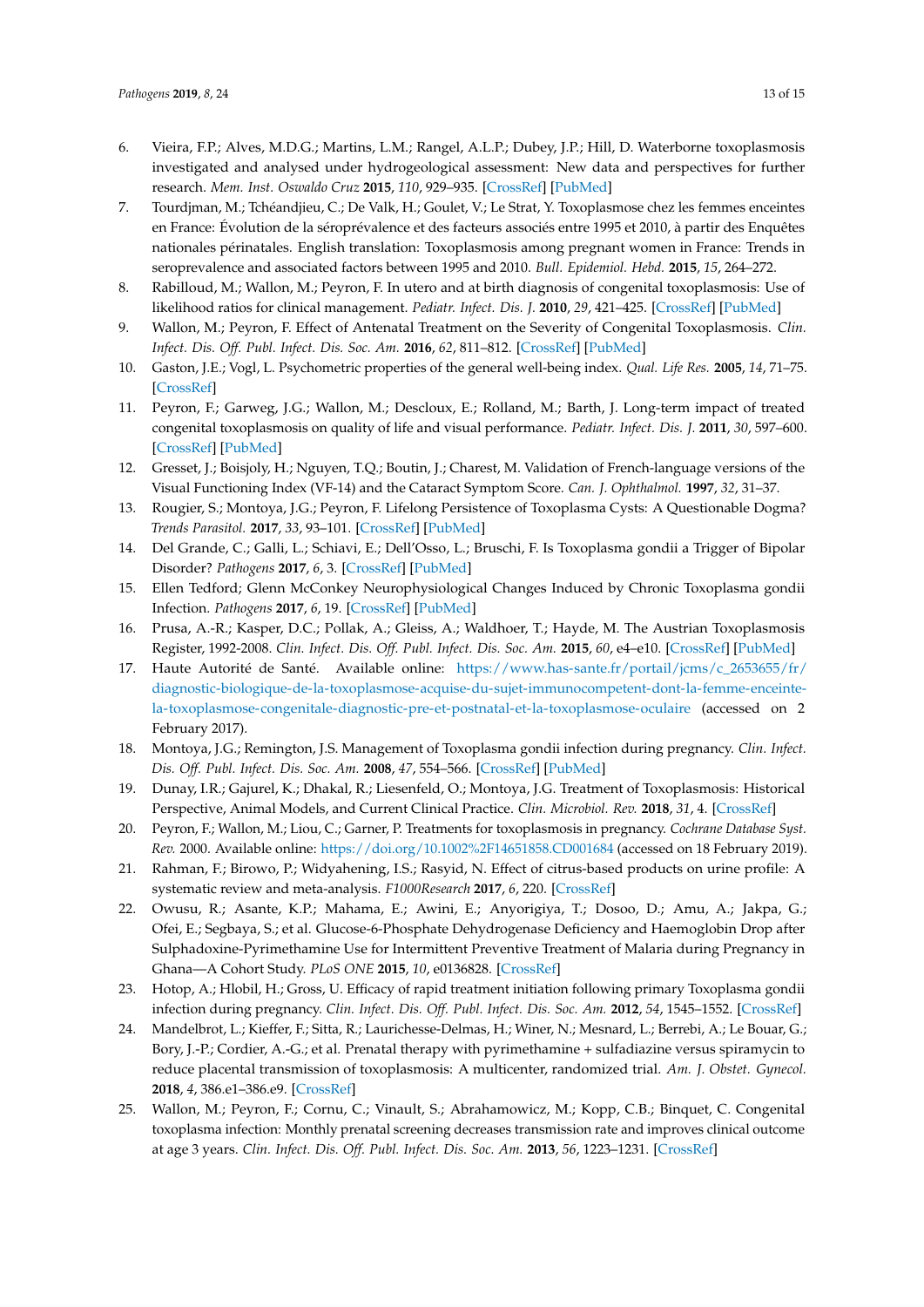- <span id="page-13-0"></span>26. SYROCOT (Systematic Review on Congenital Toxoplasmosis) study group; Thiébaut, R.; Leproust, S.; Chêne, G.; Gilbert, R. Effectiveness of prenatal treatment for congenital toxoplasmosis: A meta-analysis of individual patients' data. *Lancet Lond. Engl.* **2007**, *369*, 115–122. [\[CrossRef\]](http://dx.doi.org/10.1016/S0140-6736(07)60072-5)
- <span id="page-13-1"></span>27. Wallon, M.; Kodjikian, L.; Binquet, C.; Garweg, J.; Fleury, J.; Quantin, C.; Peyron, F. Long-term ocular prognosis in 327 children with congenital toxoplasmosis. *Pediatrics* **2004**, *113*, 1567–1572. [\[CrossRef\]](http://dx.doi.org/10.1542/peds.113.6.1567) [\[PubMed\]](http://www.ncbi.nlm.nih.gov/pubmed/15173475)
- <span id="page-13-2"></span>28. Wallon, M.; Peyron, F. Congenital Toxoplasmosis: A Plea for a Neglected Disease. *Pathogens* **2018**, *7*, 25. [\[CrossRef\]](http://dx.doi.org/10.3390/pathogens7010025) [\[PubMed\]](http://www.ncbi.nlm.nih.gov/pubmed/29473896)
- 29. Cortina-Borja, M.; Tan, H.K.; Wallon, M.; Paul, M.; Prusa, A.; Buffolano, W.; Malm, G.; Salt, A.; Freeman, K.; Petersen, E.; et al. Prenatal treatment for serious neurological sequelae of congenital toxoplasmosis: An observational prospective cohort study. *PLoS Med.* **2010**. [\[CrossRef\]](http://dx.doi.org/10.1371/journal.pmed.1000351) [\[PubMed\]](http://www.ncbi.nlm.nih.gov/pubmed/20967235)
- <span id="page-13-3"></span>30. Kieffer, F.; Wallon, M.; Garcia, P.; Thulliez, P.; Peyron, F.; Franck, J. Risk factors for retinochoroiditis during the first 2 years of life in infants with treated congenital toxoplasmosis. *Pediatr. Infect. Dis. J.* **2008**, *27*, 27–32. [\[CrossRef\]](http://dx.doi.org/10.1097/INF.0b013e318134286d) [\[PubMed\]](http://www.ncbi.nlm.nih.gov/pubmed/18162934)
- <span id="page-13-4"></span>31. Hohlfeld, P.; Daffos, F.; Costa, J.M.; Thulliez, P.; Forestier, F.; Vidaud, M. Prenatal diagnosis of congenital toxoplasmosis with a polymerase-chain-reaction test on amniotic fluid. *N. Engl. J. Med.* **1994**, *331*, 695–699. [\[CrossRef\]](http://dx.doi.org/10.1056/NEJM199409153311102) [\[PubMed\]](http://www.ncbi.nlm.nih.gov/pubmed/8058075)
- <span id="page-13-5"></span>32. Delhaes, L.; Yera, H.; Ache, S.; Tsatsaris, V.; Houfflin-Debarge, V. Contribution of molecular diagnosis to congenital toxoplasmosis. *Diagn. Microbiol. Infect. Dis.* **2013**, *76*, 244–247. [\[CrossRef\]](http://dx.doi.org/10.1016/j.diagmicrobio.2013.02.008)
- <span id="page-13-6"></span>33. Malan, V.; Bussières, L.; Winer, N.; Jais, J.-P.; Baptiste, A.; Le Lorc'h, M.; Elie, C.; O'Gorman, N.; Fries, N.; Houfflin-Debarge, V.; et al. Effect of Cell-Free DNA Screening vs Direct Invasive Diagnosis on Miscarriage Rates in Women With Pregnancies at High Risk of Trisomy 21: A Randomized Clinical Trial. *JAMA* **2018**, *320*, 557. [\[CrossRef\]](http://dx.doi.org/10.1001/jama.2018.9396)
- <span id="page-13-7"></span>34. Bosch-Driessen, L.H.; Verbraak, F.D.; Suttorp-Schulten, M.S.A.; van Ruyven, R.L.J.; Klok, A.M.; Hoyng, C.B.; Rothova, A. A prospective, randomized trial of pyrimethamine and azithromycin vs pyrimethamine and sulfadiazine for the treatment of ocular toxoplasmosis. *Am. J. Ophthalmol.* **2002**, *134*, 34–40. [\[CrossRef\]](http://dx.doi.org/10.1016/S0002-9394(02)01537-4)
- <span id="page-13-8"></span>35. Montoya, J.G. Systematic screening and treatment of toxoplasmosis during pregnancy: Is the glass half full or half empty? *Am. J. Obstet. Gynecol.* **2018**, *219*, 315–319. [\[CrossRef\]](http://dx.doi.org/10.1016/j.ajog.2018.08.001) [\[PubMed\]](http://www.ncbi.nlm.nih.gov/pubmed/30269768)
- <span id="page-13-9"></span>36. Dhombres, F.; Friszer, S.; Maurice, P.; Gonzales, M.; Kieffer, F.; Garel, C.; Jouannic, J.-M. Prognosis of Fetal Parenchymal Cerebral Lesions without Ventriculomegaly in Congenital Toxoplasmosis Infection. *Fetal Diagn. Ther.* **2017**, *41*, 8–14. [\[CrossRef\]](http://dx.doi.org/10.1159/000445113) [\[PubMed\]](http://www.ncbi.nlm.nih.gov/pubmed/27093552)
- <span id="page-13-10"></span>37. Wallon, M.; Kieffer, F.; Huissoud, C.; Peyron, F. Cesarean delivery or induction of labor does not prevent vertical transmission of toxoplasmosis in late pregnancy. *Int. J. Gynecol. Obstet.* **2015**, *129*, 176–177. [\[CrossRef\]](http://dx.doi.org/10.1016/j.ijgo.2014.10.026) [\[PubMed\]](http://www.ncbi.nlm.nih.gov/pubmed/25556076)
- <span id="page-13-11"></span>38. Lebech, M.; Joynson, D.H.; Seitz, H.M.; Thulliez, P.; Gilbert, R.E.; Dutton, G.N.; Ovlisen, B.; Petersen, E. Classification system and case definitions of Toxoplasma gondii infection in immunocompetent pregnant women and their congenitally infected offspring. European Research Network on Congenital Toxoplasmosis. *Eur. J. Clin. Microbiol. Infect. Dis. Off. Publ. Eur. Soc. Clin. Microbiol.* **1996**, *15*, 799–805. [\[CrossRef\]](http://dx.doi.org/10.1007/BF01701522)
- <span id="page-13-12"></span>39. Jaisson-Hot, I.; Wallon, M.; al Kurdi, M.; Thulliez, P.; Kahi, S.; Cozon, G.; Peyron, F. [Congenital toxoplasmosis. Transitory negative serology]. *Presse Méd. Paris Fr. 1983* **2001**, *30*, 1001–1004.
- <span id="page-13-13"></span>40. McLeod, R.; Boyer, K.; Karrison, T.; Kasza, K.; Swisher, C.; Roizen, N.; Jalbrzikowski, J.; Remington, J.; Heydemann, P.; Noble, A.G.; et al. Outcome of treatment for congenital toxoplasmosis, 1981-2004: The National Collaborative Chicago-Based, Congenital Toxoplasmosis Study. *Clin. Infect. Dis. Off. Publ. Infect. Dis. Soc. Am.* **2006**, *42*, 1383–1394. [\[CrossRef\]](http://dx.doi.org/10.1086/501360) [\[PubMed\]](http://www.ncbi.nlm.nih.gov/pubmed/16619149)
- <span id="page-13-14"></span>41. Teil, J.; Dupont, D.; Charpiat, B.; Corvaisier, S.; Vial, T.; Leboucher, G.; Wallon, M.; Peyron, F. Treatment of Congenital Toxoplasmosis: Safety of the Sulfadoxine-Pyrimethamine Combination in Children Based on a Method of Causality Assessment. *Pediatr. Infect. Dis. J.* **2016**, *35*, 634–638. [\[CrossRef\]](http://dx.doi.org/10.1097/INF.0000000000001120)
- <span id="page-13-15"></span>42. Ben-Harari, R.R.; Goodwin, E.; Casoy, J. Adverse Event Profile of Pyrimethamine-Based Therapy in Toxoplasmosis: A Systematic Review. *Drugs RD* **2017**, *17*, 523–544. [\[CrossRef\]](http://dx.doi.org/10.1007/s40268-017-0206-8) [\[PubMed\]](http://www.ncbi.nlm.nih.gov/pubmed/28879584)
- <span id="page-13-16"></span>43. Chapey, E.; Wallon, M.; Debize, G.; Rabilloud, M.; Peyron, F. Diagnosis of congenital toxoplasmosis by using a whole-blood gamma interferon release assay. *J. Clin. Microbiol.* **2010**, *48*, 41–45. [\[CrossRef\]](http://dx.doi.org/10.1128/JCM.01903-09)
- <span id="page-13-17"></span>44. Wallon, M.; Cozon, G.; Ecochard, R.; Lewin, P.; Peyron, F. Serological rebound in congenital toxoplasmosis: Long-term follow-up of 133 children. *Eur. J. Pediatr.* **2001**, *160*, 534–540. [\[CrossRef\]](http://dx.doi.org/10.1007/s004310100805)